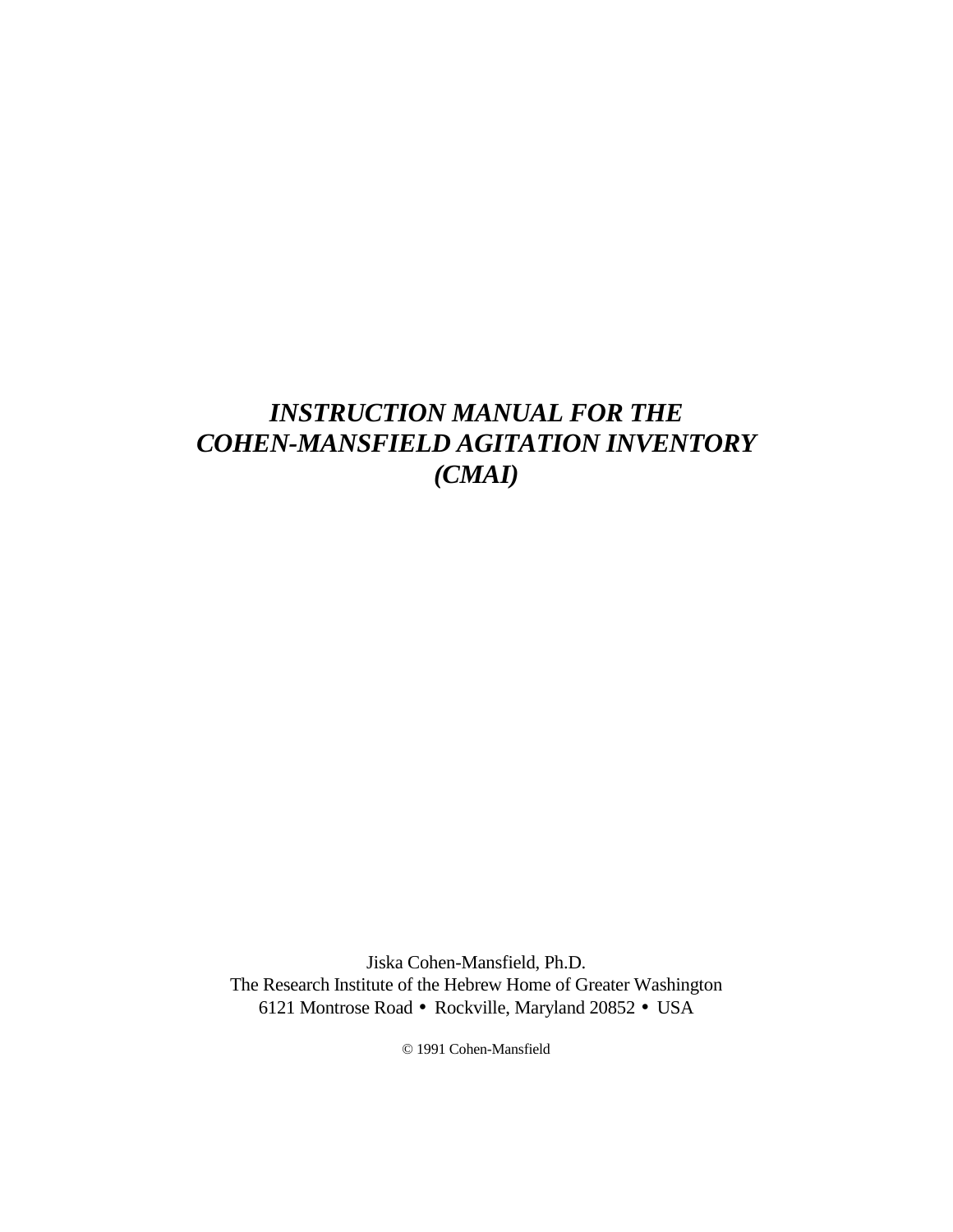## **INSTRUCTIONS FOR THE COHEN-MANSFIELD AGITATION INVENTORY (CMAI)**

## **WHAT IS AGITATION?**

Agitation is operationally defined by Cohen-Mansfield and Billig (1986) as: inappropriate verbal, vocal, or motor activity that is not judged by an outside observer to result directly from the needs or confusion of the agitated individual. Agitation is not a diagnostic term, but rather a term used by clinicians for a group of symptoms that may reflect an underlying disorder.

Agitated behavior is always socially inappropriate, and can be manifested in three ways:

- It may be abusive or aggressive toward self or other.
- It may be appropriate behavior performed with inappropriate frequency, such as constantly asking questions.
- It may be inappropriate according to social standards for the specific situation, as in taking off clothes in the activity room.

(Cohen-Mansfield, Marx, and Rosenthal, 1989)

## **USING THE COHEN-MANSFIELD AGITATION INVENTORY**

The purpose of the Cohen-Mansfield Agitation Inventory (CMAI) is to assess the frequency of manifestations of agitated behaviors in elderly persons.

The CMAI was developed for use in the nursing home. Originally, trained research staff have administered it to nursing staff in a one-to-one interview, rating each resident separately. It has been used also by family caregivers, social workers, activity directors of senior day care centers and others. Although originally developed for research purposes, it has also been used for clinical purposes, such as deciding whether withdrawal of psychotropic medication resulted in an increase in agitation in an elderly woman. The CMAI may be self-administered by a caregiver or it may be completed by interviewing a staff of family caregiver.

The CMAI is a caregivers' rating questionnaire consisting of 29 agitated behaviors, each rated on a 7-point scale of frequency. Ratings pertain to the two weeks preceding the administration of the CMAI.

In completing the CMAI, note that each behavior is actually a group of related behaviors. Read carefully the long form with the expanded descriptions. If the person to be rated manifests an inappropriate behavior which is close to a behavior on the CMAI but not spelled out exactly, add it to that category. For example, if a person squeaks, and this behavior is not listed, use the category of "making strange noises," even though it is not included in the examples. Recognize that it is impossible to include all possible examples, but each line is intended to capture a group of closely related behaviors.

Do not try to judge if the behavior can be explained or not, just rate the frequency at which it actually occurs. The CMAI does not contain "severity" of a behavior because the nature of most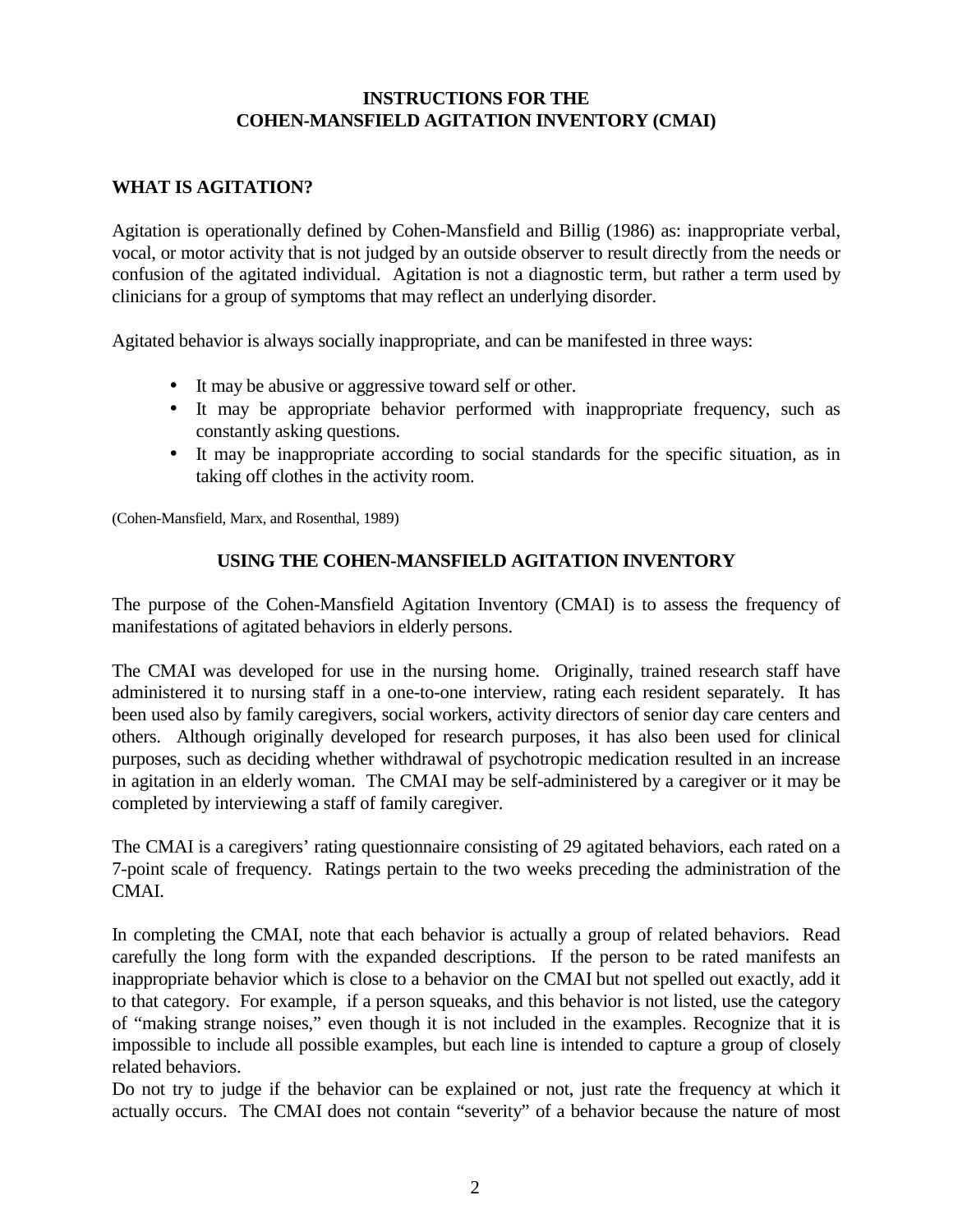behaviors reflect their severity (e.g., "constantly requesting help or attention" is by nature less severe than "screaming or shouting").

A disruptiveness scale was added to later versions of the CMAI. In addition to the frequency of each behavior, the rater is asked to give information as to how disruptive each behavior is. The rating scale is a 5-point scale of disruptiveness (i.e.,  $1 =$  never,  $5 =$  extremely). This scale relies on subjective information given by the rater. Inter-rater reliability does not exist for judging disruptiveness, and we do not necessarily expect raters to agree on this aspect of the CMAI. It is however useful for assessing the impact of the behavior in clinical trials, especially when the study objective is to accommodate the behavior rather than changing it.

In some versions of the CMAI, we have in addition to the 7-point frequency scale, two other options for rating the behavior: 1) "8 - would occur if not prevented" (e.g., a person is physically restrained so he/she cannot pace), and 2) "9 - not applicable" (e.g., a non-verbal resident not being able to repeat sentences or questions, or a person who cannot walk or move a wheelchair not being able to pace, an amputated person not being able to kick). Try to use these ratings only if the behavior really has never occurred in the past two weeks. If it has occurred, then the 1-7 point frequency scale should be used.

#### **INSTRUCTIONS FOR THE INTERVIEWER**

- 1. Explain why this assessment is important for research or clinical purposes.
- 2. Try to conduct the interview in a quiet area where there is minimum interruption so as to increase attention to the rating.
- 3. Most frequently, the CMAI is conducted as a face-to-face interview, where a research assistant reads aloud each category to the caregiver. Providing a copy of the CMAI for the respondent helps with comprehension of each behavior as well as facilitates a better understanding of the 7 point rating scale. To further improve the interview, mail or show the respondent the instrument several days before the interview, allowing him/her to think about the questions in advance.
- 4. Make sure that you do not influence the respondent by anything you say or do. Notice your body language and nonverbal communication. Make sure you convey a calm atmosphere and use a respectful tone.
- 5. When interviewing a staff member or a family member, recognize that caregivers know more about the elderly person than you do.
- 6. To complete the CMAI thoroughly, allow 20 minutes for the interview. This is important to keep in mind when scheduling an interview with a busy nursing home staff member.
- 7. If the respondent cannot be visited in person, it may be necessary to access the nursing assistant or family member by telephone. In these cases, we recommend sending a copy of the CMAI to the respondent before calling, so they may follow along with the interviewer's questions.
- 8. Make sure the respondent is giving sufficient time and attention to each category. In some cases it is advisable to read each category of behavior aloud. If the caregiver just "runs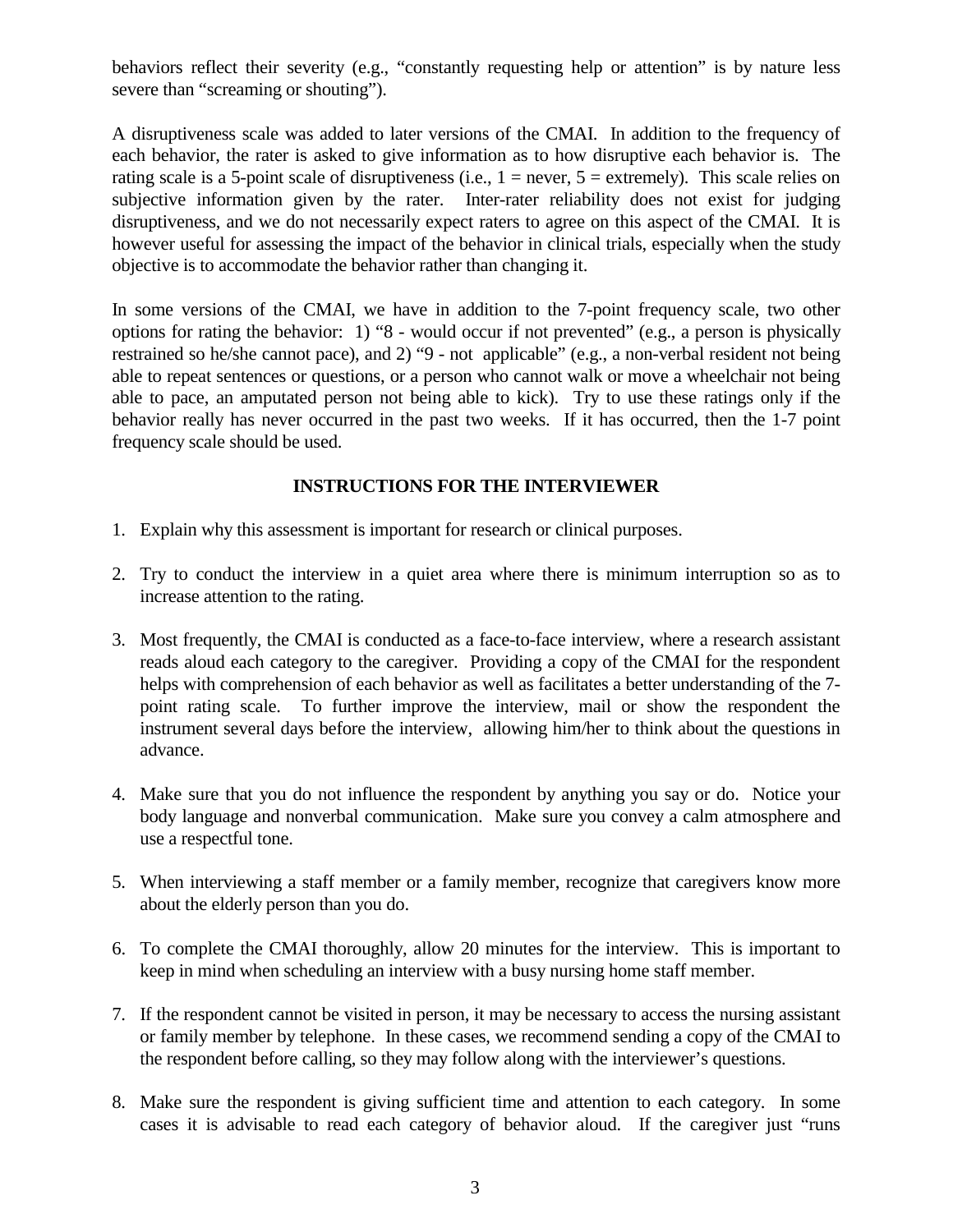through" the items, stop him/her and change to a slower pace. Make sure the respondent understands the frequency scale. Supply all the examples and encourage the respondent to think of all related instances during the past two weeks.

- 9. Sometimes respondents are reluctant to assign a high frequency, feeling that this may signify disapproval of the older person or of their care. Explain that the purpose of the interview is to find out what exactly is going on, this is not a negative reflection on anyone.
- 10. Sometimes behaviors occur at irregular frequencies such as rarely during one week and more frequently during another. Try to average over the past two weeks to get the frequency which best reflects its occurrence.
- 11. In some cases, a respondent may be tempted to rationalize or explain away a behavior. Do not accept explanations or rationalizations. Be persistent in obtaining a frequency rating for each behavior despite any explanations or excuses made for the behavior by the respondent.
- 12. Obtain as complete information as possible. If the respondent is unsure about a certain behavior or incident, encourage him/her to consult with other informants. For example, if the nursing assistant was out for a few days, he/she may want to get the person who filled in for him/her. A family member may wish to discuss it with a spouse or another relative. Remember, the goal is to achieve the most accurate reflection of the frequency at which these behaviors occurred.
- 13. Notice that each behavior on the CMAI is actually a group of behaviors. It is impossible to list all examples of all the behaviors which may occur. When you are made aware of an unlisted behavior, try to find a behavior on the CMAI that is most similar. Be attentive to what a respondent says, they sometimes mention a certain behavior in another context.
- 14. Some behaviors described by respondents may be very complex. In these cases it is best to try and break down the complex behavior into several simple behaviors that may be found on the CMAI, and score each behavior separately.

## Suggested introduction to be said by interviewer prior to administering the CMAI:

My name is \*\*\*\*\*. I am working for \*\*\*\*\*\*\*\*. Today we are going to talk about Ms. A. I'm going to ask you some questions about certain specific behaviors that occur in older people. Let me explain what we are going to be doing. The purpose of this evaluation is \*\*\*\*\*\*\*\*\*\*\*\*. The purpose of using this form, the CMAI is to assess agitated behaviors in elderly persons. The reason that I am asking you is that you have the most contact with Ms. A. as her direct caregiver, and so you know her best. Thank you for agreeing to help with this assessment.

These questions should take us approximately 20 minutes to complete. I will read you a list of behaviors. Some of these will apply to Ms. A., and some will not. Some of the behaviors listed here on the CMAI may sound like they are negative or bad behaviors, but please answer honestly. We are only trying to figure out how often these behaviors occur, not judge whether a person is good or bad. I am going to read the description for you, and then you tell me how often Ms. A. has behaved this way in the past two weeks during your work shift. To make it easier to remember the options, I have this card that can remind you of how you should be answering. So as you can see the frequency would be either never; less than once a week; once or twice a week; several times a week; once or twice a day, several times a day, or several times an hour. If a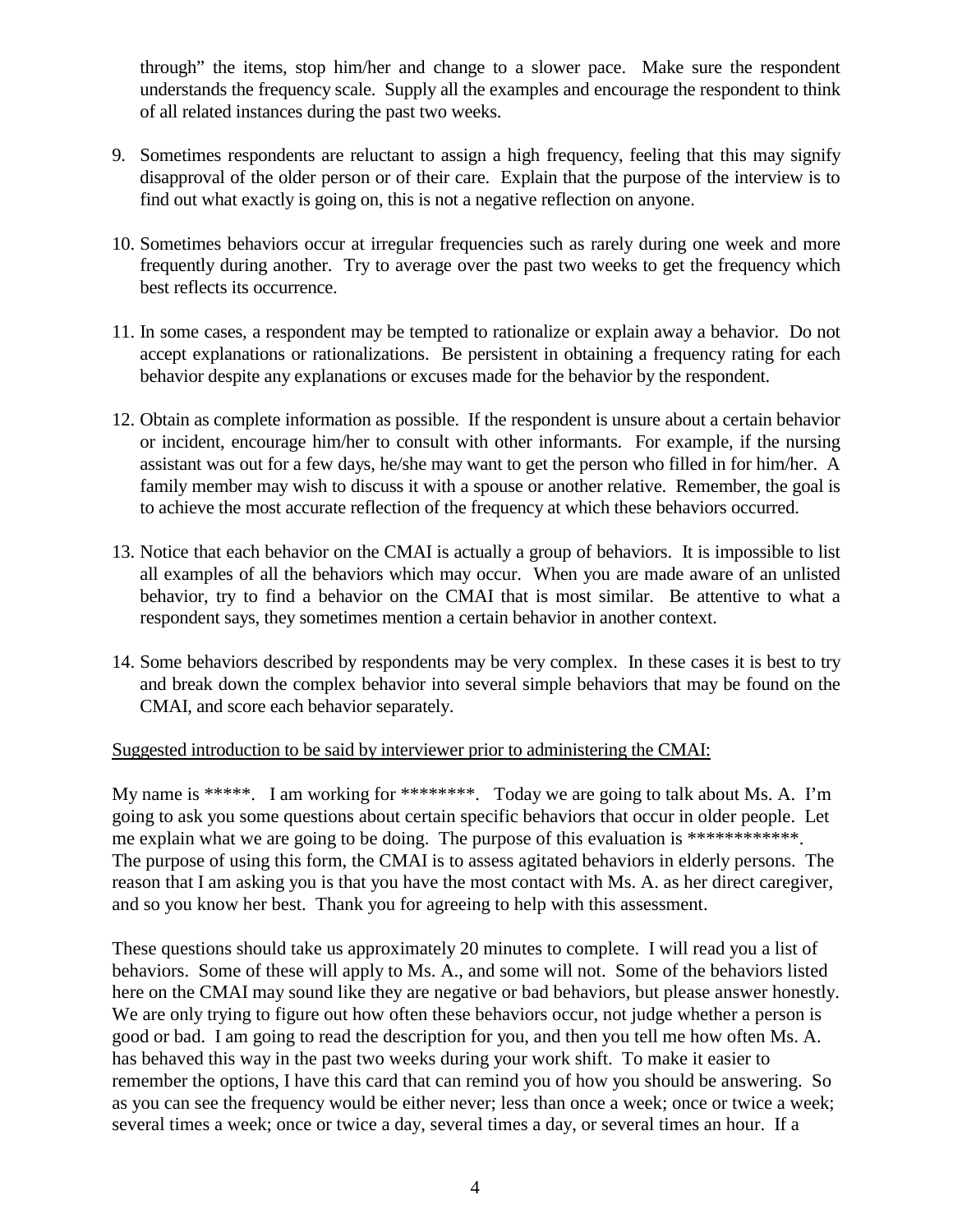behavior is not applicable then just let me know. For every behavior that has occurred, I will also ask if it is disruptive to you or to the staff. Please indicate how disruptive using, from the card, Not at All; A little; Moderately; Very Much; and Extremely. Rate only what you see and hear on your shift. I would also like you to look at a copy of the questions that I'll be asking you. It just might make it easier for you to follow along. Just remember the period to rate is the last two weeks. Any questions? Great, let's begin. The first behavior is…. How often has Ms. A. …………..?

## **SCORING THE CMAI**

The rating scale for the agitated behaviors is as follows:

- **1** Never
- **2** Less than once a week but still occurring
- **3** Once or twice a week
- **4** Several times a week
- **5** Once or twice a day
- **6** Several times a day
- **7** Several times an hour

When a behavior has occurred rarely during one week, and more frequently during another, try to average over the past two weeks to get the frequency which best reflects its occurrence.

If a behavior would occur but is prevented (e.g, pacing prevented by physical restraints or fights prevented by removing person), two approaches can be used: 1) rate the behavior as a separate category "8 - would occur if not prevented" and analyze these cases separately, or: 2) estimate the frequency at which the behavior would occur if not prevented, or the frequency at which it actually occurs when not prevented. Behaviors at irregular frequencies should be averaged. It is important to handle these cases in a consistent manner throughout the project in which the CMAI is used.

Calculating agitation scores: The CMAI contains a diversified group of behaviors. For analysis purposes, it is not useful to calculate a total score by adding all the categories. Analysis can pertain to either specific behaviors of interest, or each of the three factors of agitation described below (see section on psychometric properties). However, researchers may want to do their own factor analysis because factors depend on the population studied. Another possibility is to weigh behaviors according to their disruptive impact and then combine them accordingly. Different agitated behaviors occur under different circumstances and in different people. Therefore, the behaviors do not all have the same meaning, e.g., some may need to be discouraged, and others need to be accommodated. You need to conceptualize your understanding of these behaviors in order to aggregate the behaviors in a meaningful way. Some means of aggregating the behaviors are illustrated in the referenced articles.

Criteria for agitated/not agitated status: The criteria we used were:

**Aggressive behavior** occurring at least several times a week, i.e.,

at least one aggressive behavior occurring at a frequency of 4

or at least two aggressive behaviors occurring at a frequency of 3

or at least three aggressive behaviors occurring at a frequency of 2

or two aggressive behaviors occurring at a frequency of 2 and one at a frequency of 3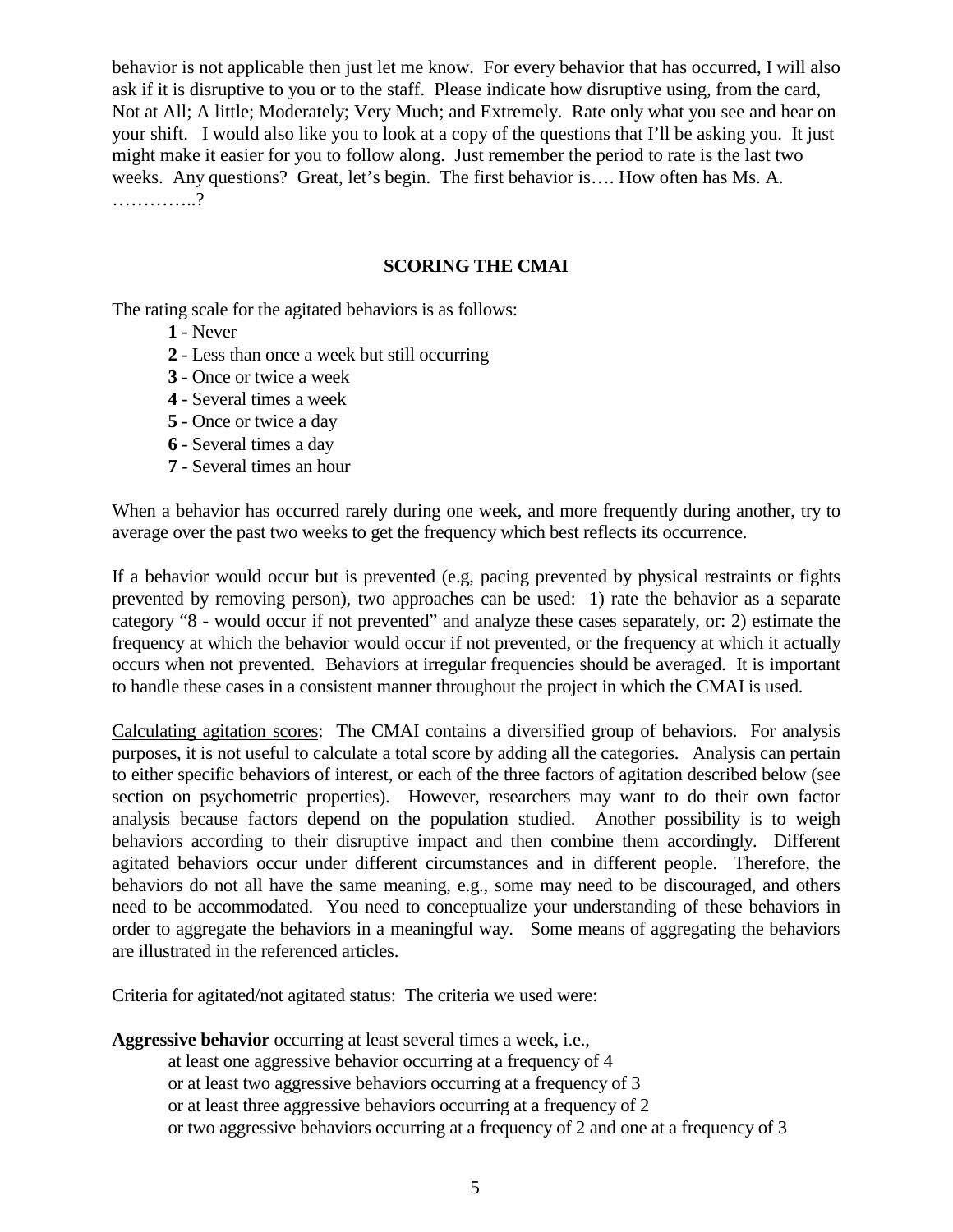#### **Physically nonaggressive behavior** occurring at least once a day, i.e.,

 at least one physically nonaggressive behavior occurring at a frequency of 5 or least two physically nonaggressive behaviors occurring at a frequency of 4 or least three physically nonaggressive behaviors occurring at a frequency of 3 or least four physically nonaggressive behaviors occurring at a frequency of 2

#### **Verbally agitated behavior** occurring at least once a day, i.e.,

at least one verbally agitated behavior occurring at a frequency of 5

or least two verbally agitated behaviors occurring at a frequency of 4

or least three verbally agitated behaviors occurring at a frequency of 3

or least four verbally agitated behaviors occurring at a frequency of 2

For other studies, different criteria may be needed, depending on the research question, and on the disruptive impact of the behaviors in the particular setting studied.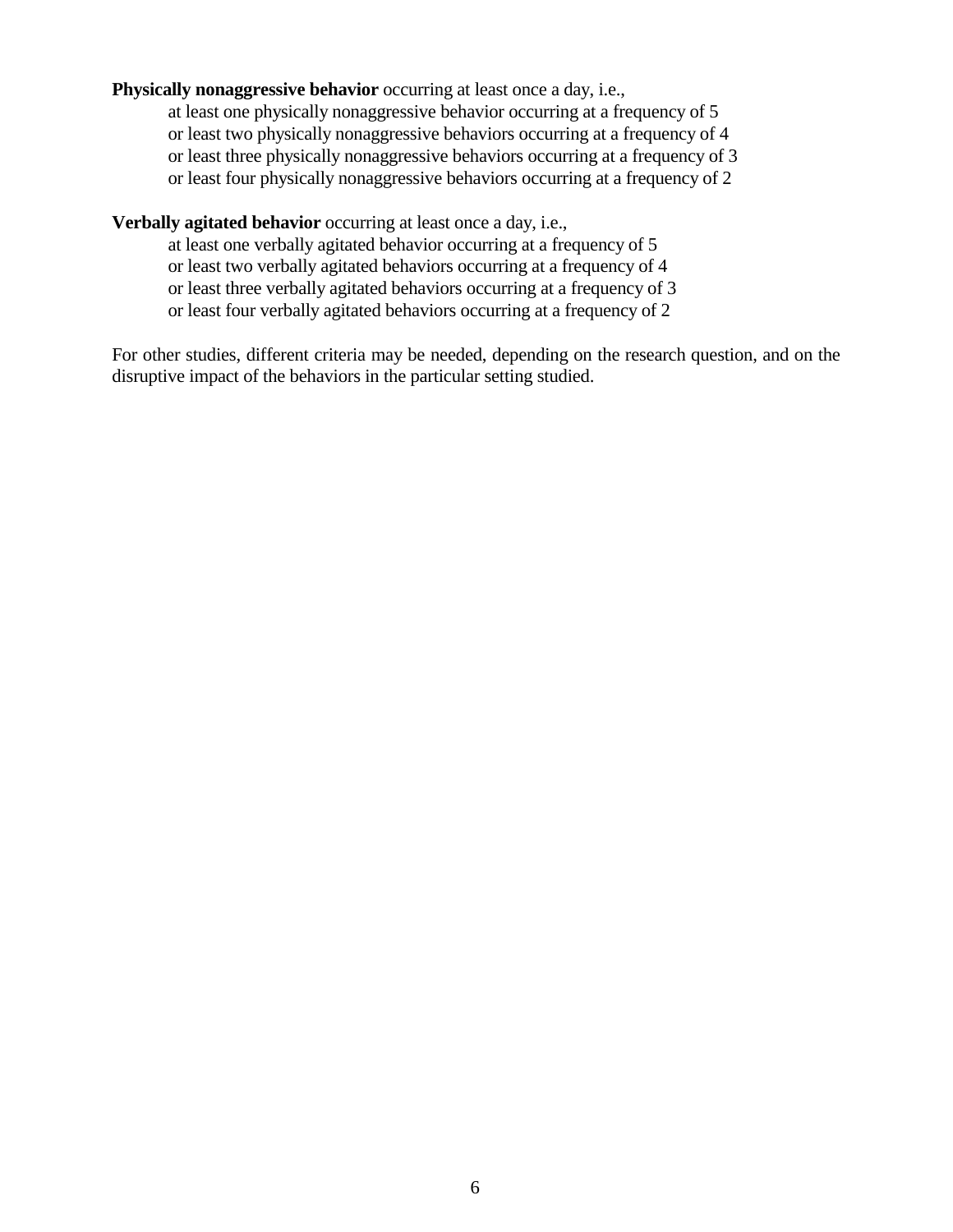#### **PSYCHOMETRIC PROPERTIES**

#### **In the nursing home:**

Reliability: Inter-rater agreement rates were calculated for each behavior on the CMAI (using 0- or 1-point discrepancy as agreement) for 3 sets of raters (in 3 units of a nursing home). These averaged .92 ( $n = 16$ ), .92 ( $n = 23$ ), and .88 ( $n = 31$ ). For the **short version** of the CMAI, inter-rater reliability was as follows: exact agreement = .82; 0-1 point discrepancy = .93.

Validity: Factor analysis (using the generalized least squares approach) revealed the following three factors of agitation in the nursing home:

Factor 1 - Aggressive behavior: Hitting, kicking, pushing, scratching, tearing things, cursing or verbal aggression, grabbing (biting, spitting).

Factor 2 - Physically nonaggressive behavior: Pacing, inappropriate robing or disrobing, trying to get to a different place, handling things inappropriately, general restlessness, repetitious mannerisms.

Factor 3 - Verbally agitated behavior: Complaining, constant requests for attention, negativism, repetitious sentences or questions, screaming.

For additional information on nursing home reliability, please see:

Whall, A. L., Black, M. E. A., Yankou, D. J., Groh, C. J., et al. (1999). Nurse aides' identification of onset and level of agitation in late stage dementia patients. American Journal of Alzheimer's Disease, 14(4): 202-206.

## **In the community:**

**Reliability:** Inter-rater agreement rates for 20 community-dwelling elderly by independent ratings of activity leaders at adult day care centers (using 0-1 point discrepancy as agreement) averaged .92.

See also:

Koss, E., Weiner, E., Ernesto, C., Cohen-Mansfield, J., Ferris, S., Grundman, M., Schafer, K., Sano, M., Thal, L. J., Thomas, R., Whithouse, P. J., and the Alzheimer's Disease Cooperative Study (1997). Assessing patterns of agitation in Alzheimer's disease patients with the Cohen-Mansfield agitation inventory. Alzheimer's Disease and Associated Disorders, 11(suppl. 2), S45-S50.

**Validity:** Based on exploratory factor analysis, theoretical considerations and LISREL maximum likelihood analyses the following factors are now utilized:

Factor 1 - Physically nonaggressive behaviors (PNAB): General restlessness, repetitious mannerisms, pacing, trying to get to a different place, handling things inappropriately, hiding, and inappropriate dressing or undressing.

Factor 2 - Physically aggressive behaviors (PAGB): Hitting, pushing, scratching, grabbing things, and grabbing people (kicking, biting).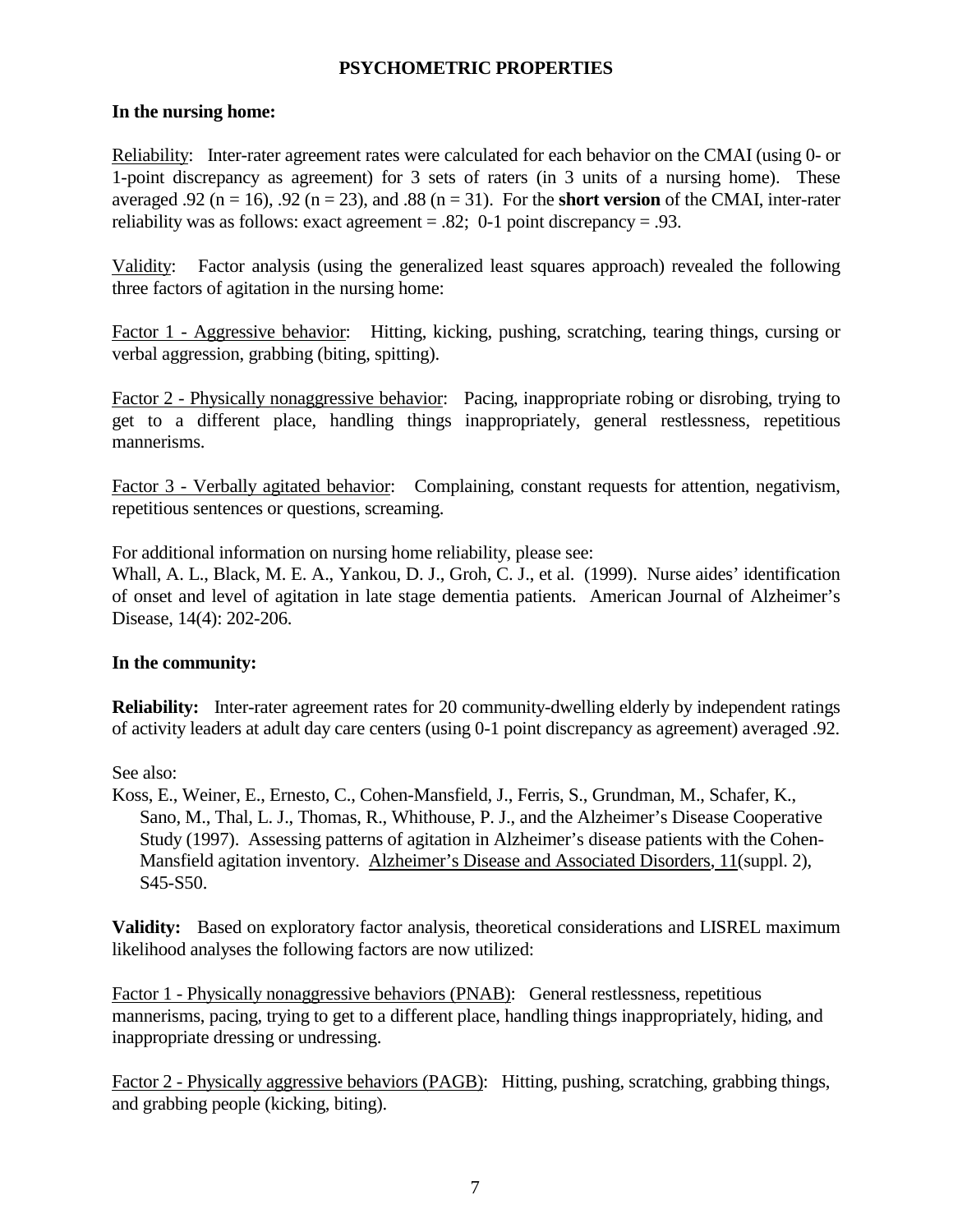Factor 3 - Verbally nonaggressive behaviors (VNAB): Negativism, doesn't like anything, constant requests for attention, verbal bossiness, complaining or whining, relevant interruptions, irrelevant interruptions, and repeating sentences.

Factor 4 - Verbally aggressive behaviors (VAGB): Screaming, cursing, temper outbursts, and making strange noises.

\* In some cases, the frequency for physically aggressive behaviors (PAGB) were too low to allow for analysis of this syndrome.

#### **See the following references for additonal sources concerning the factor structure:**

- Choy, C.N.P., Lam, L.C.W., Chan, W.C., Li, S.W., & Chiu, H.F.K. (2001). Agitation in Chinese elderly: Validation of the Chinese version of the Cohen-Mansfield Agitation Inventory. International Psychogeriatrics, 13(3), 325-335.
- de Jonghe, J.F.M, & Kat, M.G. (1996). Factor structure and validity of the Dutch version of the Cohen-Mansfield Agitation Inventory (CMAI-D). Journal of the American Geriatrics Society, 44(7), 888-889.
- Schreiner AS, Yamamoto E, Shiotani H. Agitated behavior in elderly nursing home residents with dementia in Japan.J Gerontol B Psychol Sci Soc Sci. 2000 May;55(3):P180-6.

**Construct Validity:** Relationships of agitation to cognitive functioning, depression, and other psychosocial and demographic variables, are described in the references.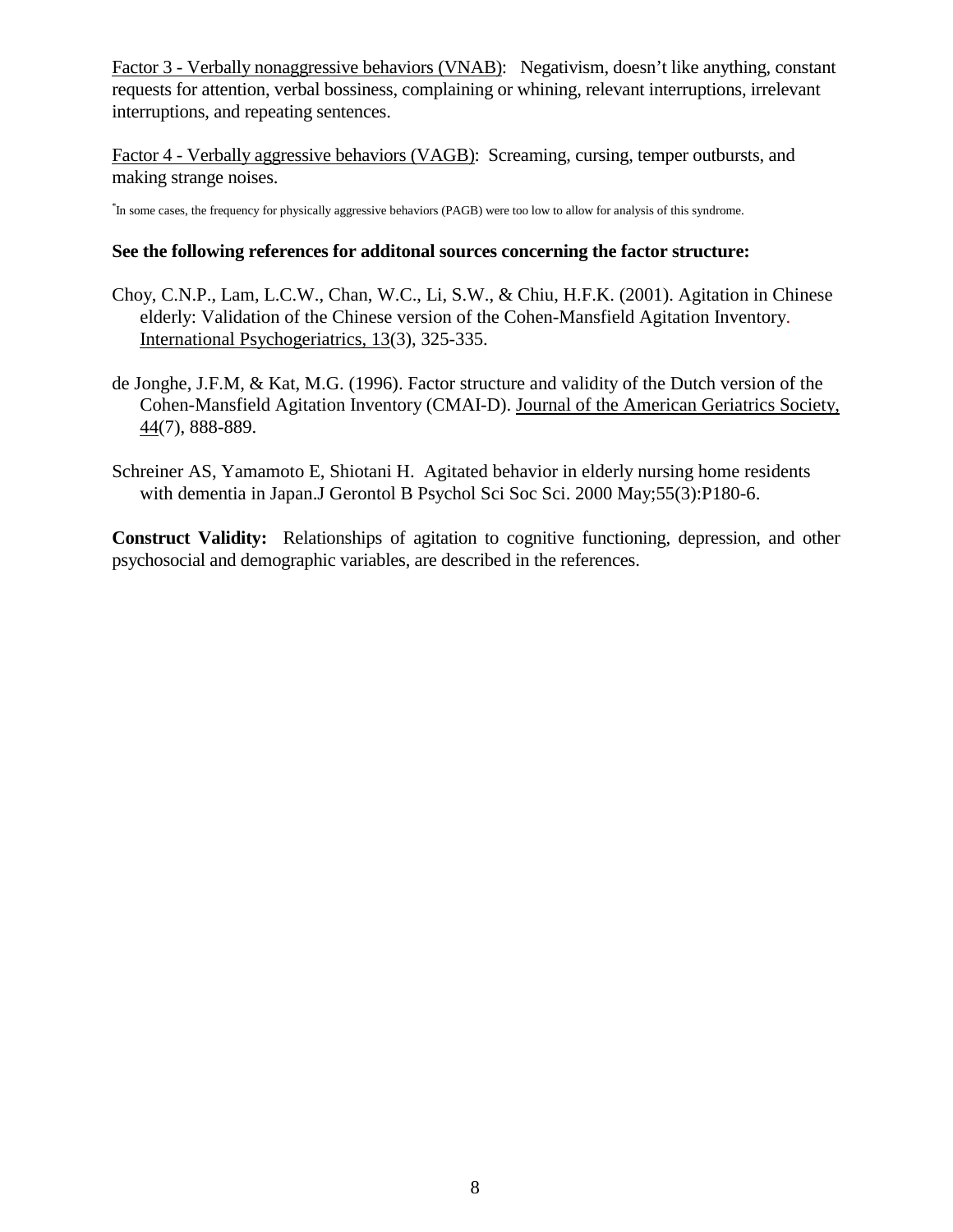## **EVALUATING THE QUALITY OF THE ADMINISTRATION OF THE CMAI**

 A questionnaire has been developed for training and quality assurance in the administration of the CMAI. It includes 20 questions which evaluate the method by which the CMAI was administered including the provision of the scale to informants, and the style in which the CMAI was administered.

The questionnaire has been used in the evaluation of the quality of 24 videotapes of the CMAI administered to by 24 different interviewers with 24 different informants.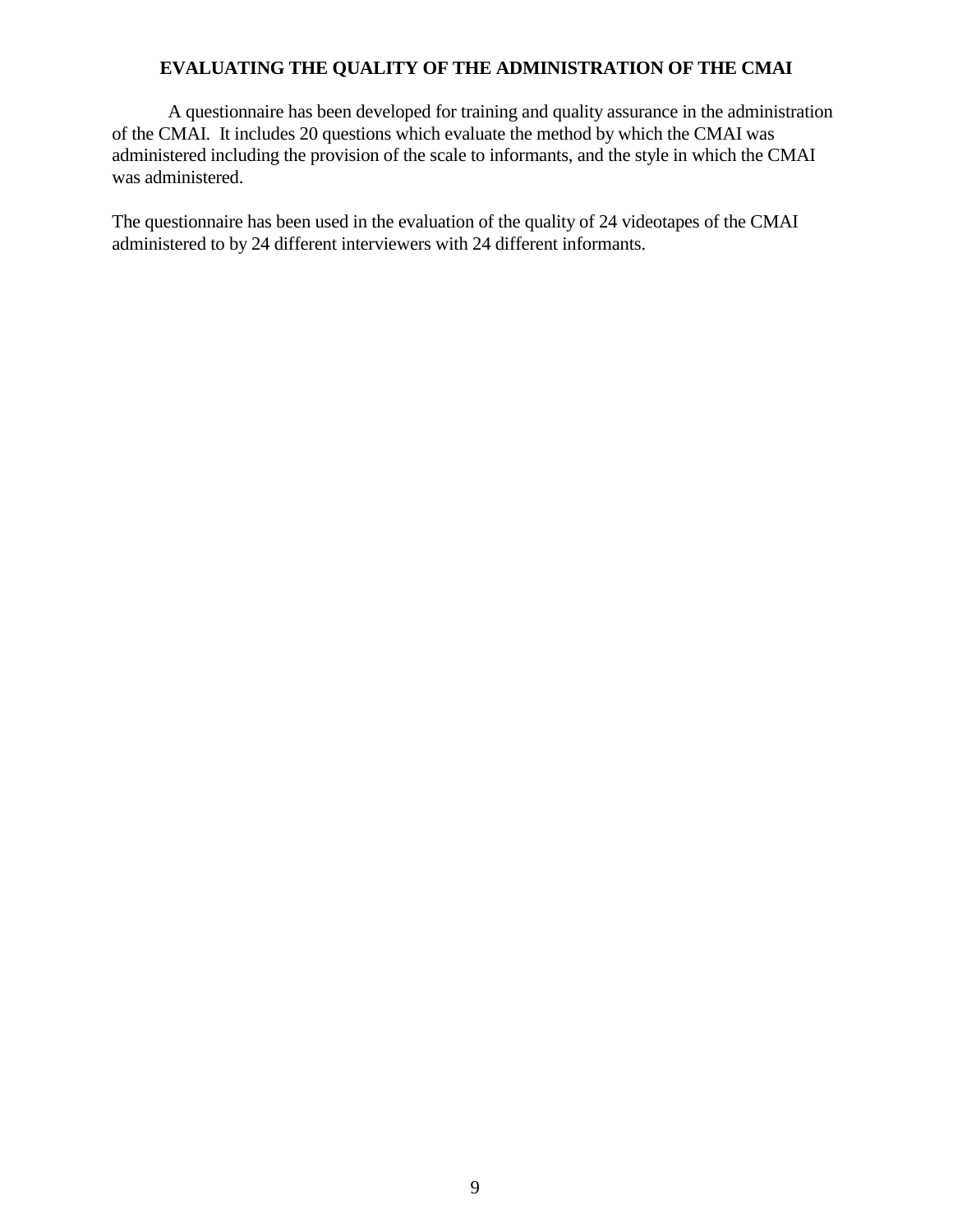## **CITING THE CMAI**

#### **TO CITE THE CMAI USE THE FOLLOWING REFERENCE:**

Cohen-Mansfield, J., Marx, M. S., & Rosenthal, A. S. (1989). A description of agitation in a nursing home. Journal of Gerontology: Medical Sciences, 44(3), M77-M84.

For the short form cite:

Werner, P., Cohen-Mansfield, J., Koroknay, V., & Braun J. (1994). The impact of a restraint reduction program on nursing home residents. Geriatric Nursing, 15(3), 142-146.

For the community version:

Cohen-Mansfield, J., Werner, P., Watson, V., & Pasis, S. (1995). Agitation in participants of adult day care centers: The experiences of relatives and staff members. International Psychogeriatrics, 7(3), 447-458.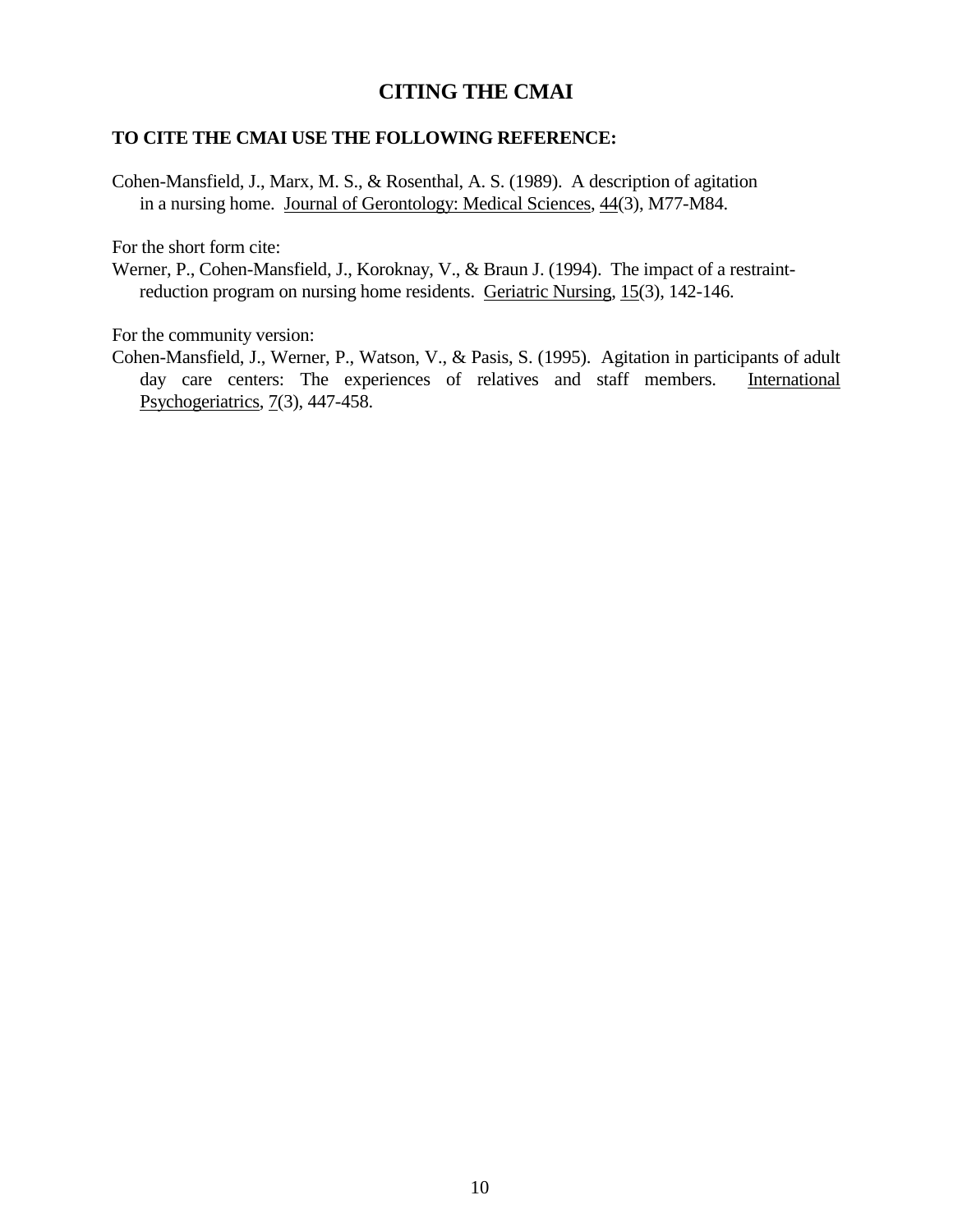## **VERSIONS OF THE COHEN-MANSFIELD AGITATION INVENTORY**

- 1. **Long form** This is the original assessment used with the nursing home population.
- 2. **Long form with expanded definitions** This form gives additional examples of each behavior.
- 3. **Short form** Only 14 agitated behavior categories are included, each rated on a 5-point frequency scale instead of a 7-point frequency scale. See above for reliability.
- 4. **Community form (CMAI-C)** this 37-item questionnaire has been used with formal and informal caregivers of community-dwelling elderly persons in a longitudinal study of agitation. This instrument is available in two formats: CMAI-C and the CMAI-Relative Form.
- 5. **Disruptiveness form**  The disruptiveness of each behavior is rated along with frequency.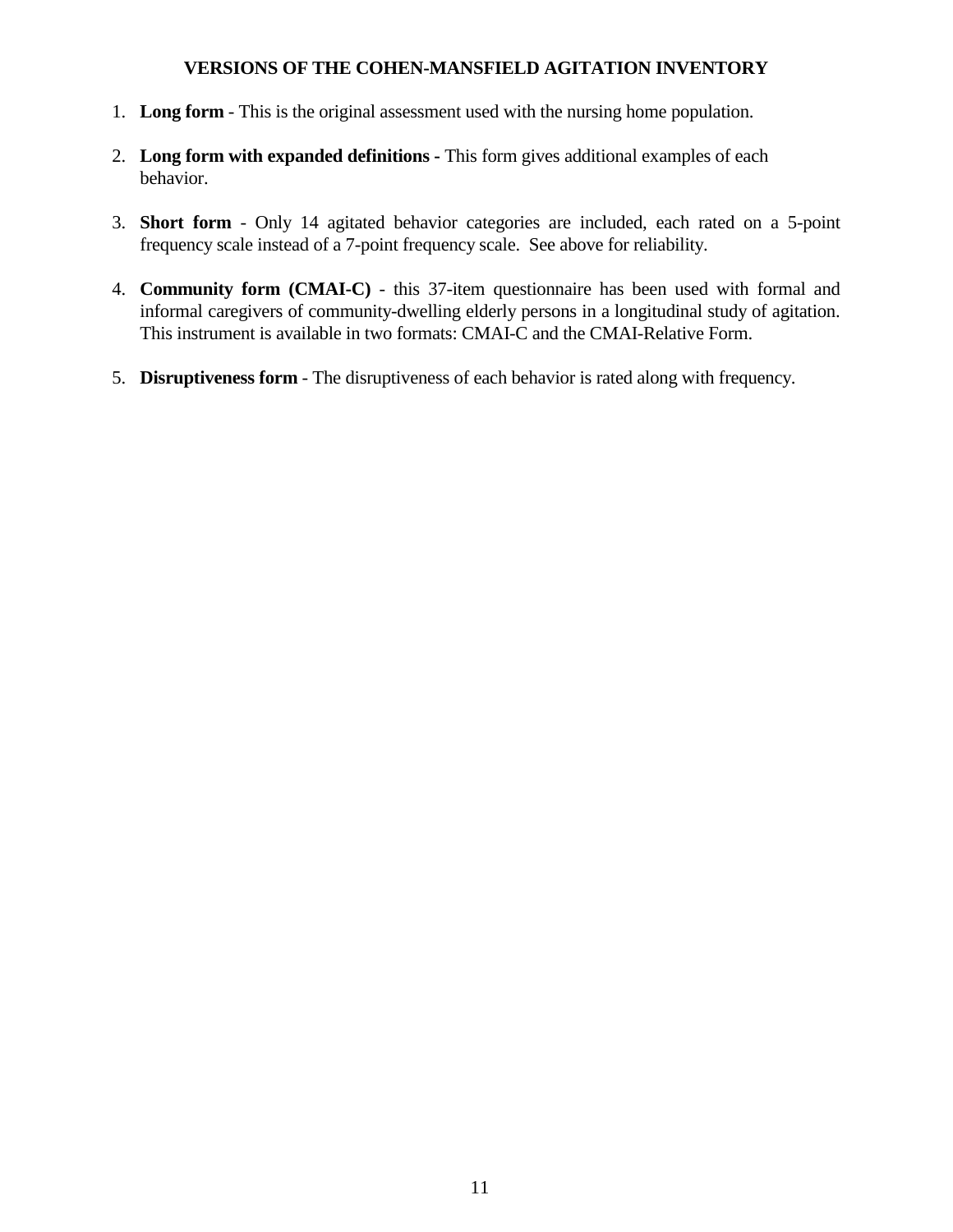## **Detailed Descriptions of Behaviors**

- 1. **Pacing and aimless wandering** constantly walking back and forth, including wandering when done in a wheelchair. Does not include normal purposeful walking.
- 2. **Inappropriate dressing or disrobing** putting on too many clothes, putting on clothing in a strange manner (e.g., putting pants on head), taking off clothing in public or when it is inappropriate (if only genitals are exposed, rated under sexual advances). Does not include a person's ability to dress/undress as in ADL's.
- 3. **Spitting (including while feeding)** spitting onto floor, other people, etc.; does not include uncontrollable salivating, or spitting into tissue, toilet, or onto ground outside
- 4. **Cursing or verbal aggression** only when using words; swearing, use of obscenity, profanity, unkind speech or criticism, verbal anger, verbal combativeness. Does not include unintelligible noises (rated under screaming or strange noises).
- 5. **Constant unwarranted request for attention or help** verbal or nonverbal unreasonable nagging, pleading, demanding (indicate also for oriented people).
- 6. **Repetitive sentences or questions** repeating the same sentence or question one right after the other, addressed to a particular person or to no one (complaining, even if oriented and possibly warranted is rated under the complaining section).
- 7. **Hitting (including self)** physical abuse, striking others, pinching others, banging self/furniture.
- 8. **Kicking** striking forcefully with feet at people or objects.
- 9. **Grabbing onto people or things inappropriately** snatching, seizing roughly, taking firmly, or yanking.
- 10. **Pushing** forcefully thrusting, shoving, moving putting pressure against another.
- 11. **Throwing things** hurling objects, violently tossing objects up in air, tipping off surfaces, flinging, dumping food.
- 12. **Making strange noises** including crying, weeping, moaning, weird laughter, grinding teeth, does not include intelligible words.
- 13. **Screaming** shouting, piercing howl, making loud shrills.
- 14. **Biting** chomping, gnashing, gnawing, either other people or self.
- 15. **Scratching** clawing, scraping with fingernails either other people or self.
- 16. **Trying to get to a different place** inappropriately entering or leaving a place, such as trying to get out of the building, off the property, sneaking out of room, trying to get into locked areas, trespassing within unit, offices, or other resident's room or closet.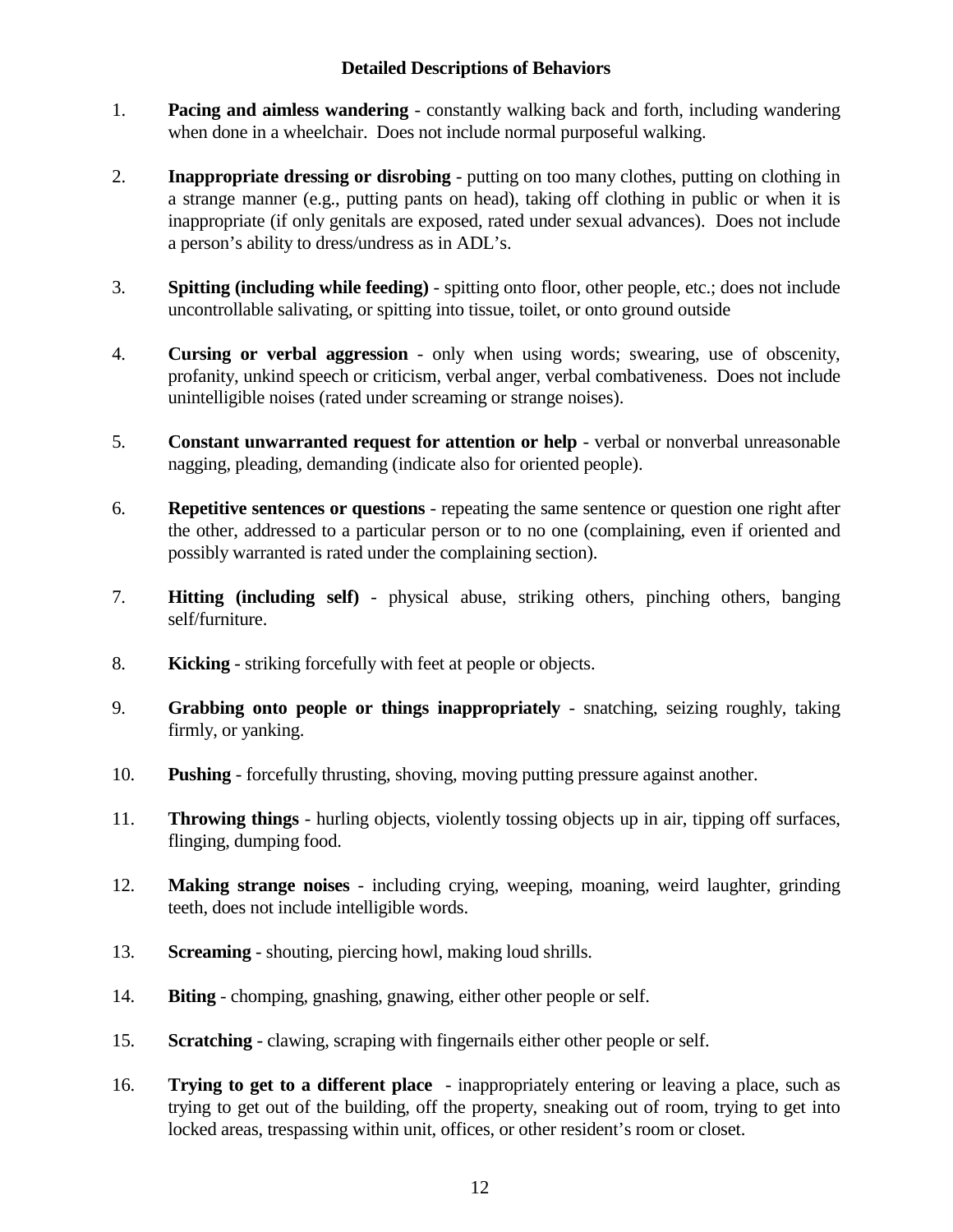- 17. **Intentional falling** purposefully falling onto floor, include from wheelchair, chair, or bed.
- 18. **Complaining** whining, complaining about self, somatic complaints, personal gripes or complaining about physical environment or other people.
- 19. **Negativism** bad attitude, doesn't like anything, nothing is right, does not include overt verbal anger, such as what can be rated as verbal aggression.
- 20. **Eating or drinking inappropriate substances** putting into mouth and trying to swallow items that are inappropriate.
- 21. **Hurting self or other** burning self or other, cutting self or other, touching self or other with harmful objects, etc.
- 22. **Handling things inappropriately**. picking up things that don't belong to them, rummaging through drawers, moving furniture, playing with food, fecal smearing.
- 23. **Hiding things** putting objects out of sight, under or behind something.
- 24. **Hoarding things** putting many or inappropriate objects in purse, pockets, or drawers, keeping too many of an item. (Does not include regular collection such as collecting dolls).
- 25. **Tearing things or destroying property** shredding, ripping, breaking, stomping on something.
- 26. **Performing repetitious mannerisms** stereotypic movement, such as patting, tapping, rocking self, fiddling with something, twiddling with something, rubbing self or object, sucking fingers, taking shoes on and off, picking at self, clothing, or objects, picking imaginary things out of air or off floor, manipulation of nearby objects in a repetitious manner, does not include repetitious words or vocalizations.
- 27. **Making verbal sexual advances** sexual propositions, sexual innuendo, or "dirty" talk.
- 28. **Making physical sexual advances or exposing genitals**  touching a person in an inappropriate sexual way, rubbing genital area, inappropriate masturbation (when not alone in own room or bathroom), unwanted fondling or kissing.
- 29. **General restlessness** fidgeting, always moving around in seat, getting up and sitting down inability to sit still.

#### **In the CMAI-Community Version the following are also included**

**Exhibiting temper outbursts** - exhibiting verbal and nonverbal expressions of anger that are more complex and of longer duration than single agitated behaviors. Can include but not limited to hitting, throwing, cursing, etc.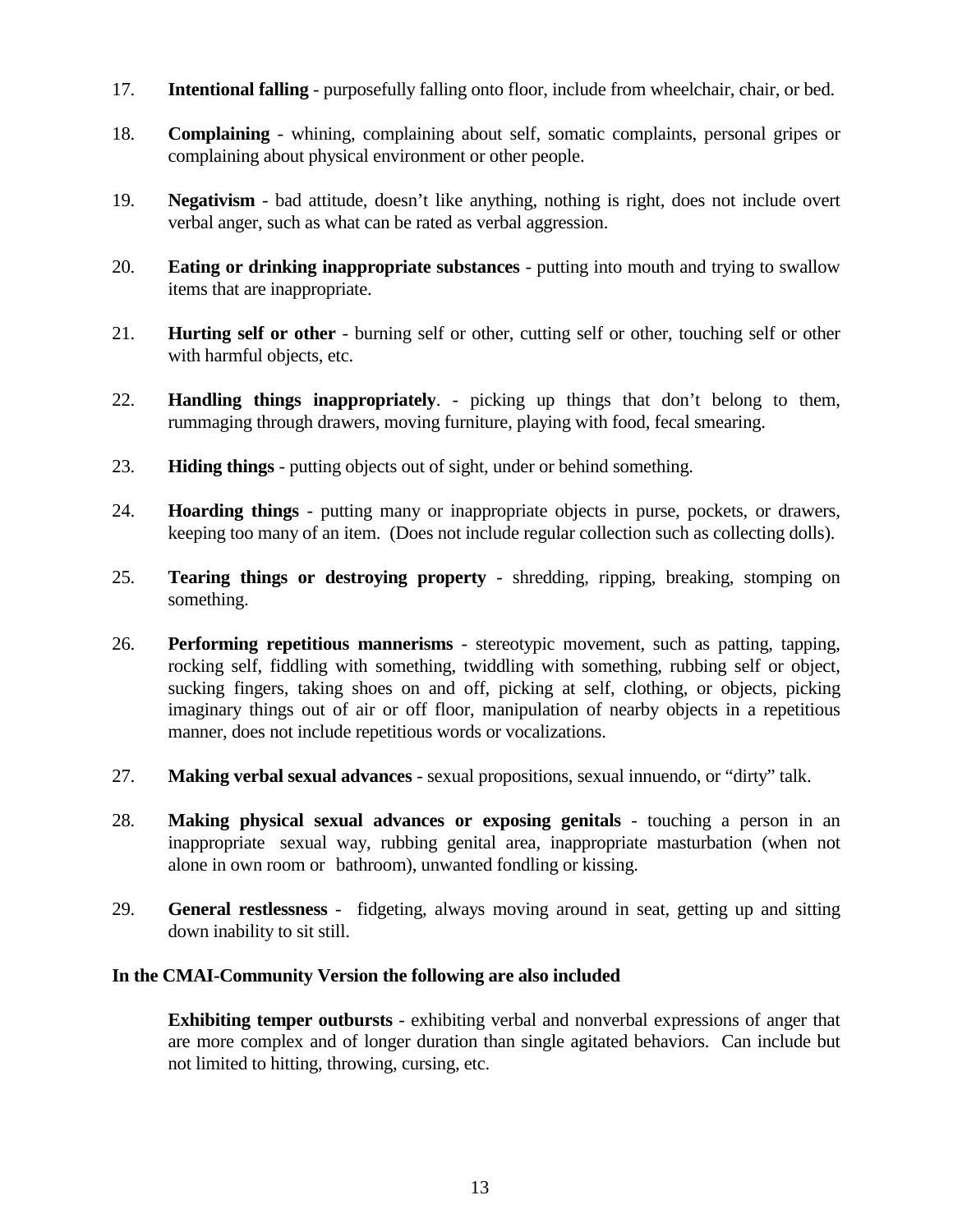**Exhibiting strange movements** - any random or aimless moving of parts of the body, i.e., twitching, rising, pursing lips, chewing, grinding teeth, moving arms or legs in strange ways. Does not include repetitive movements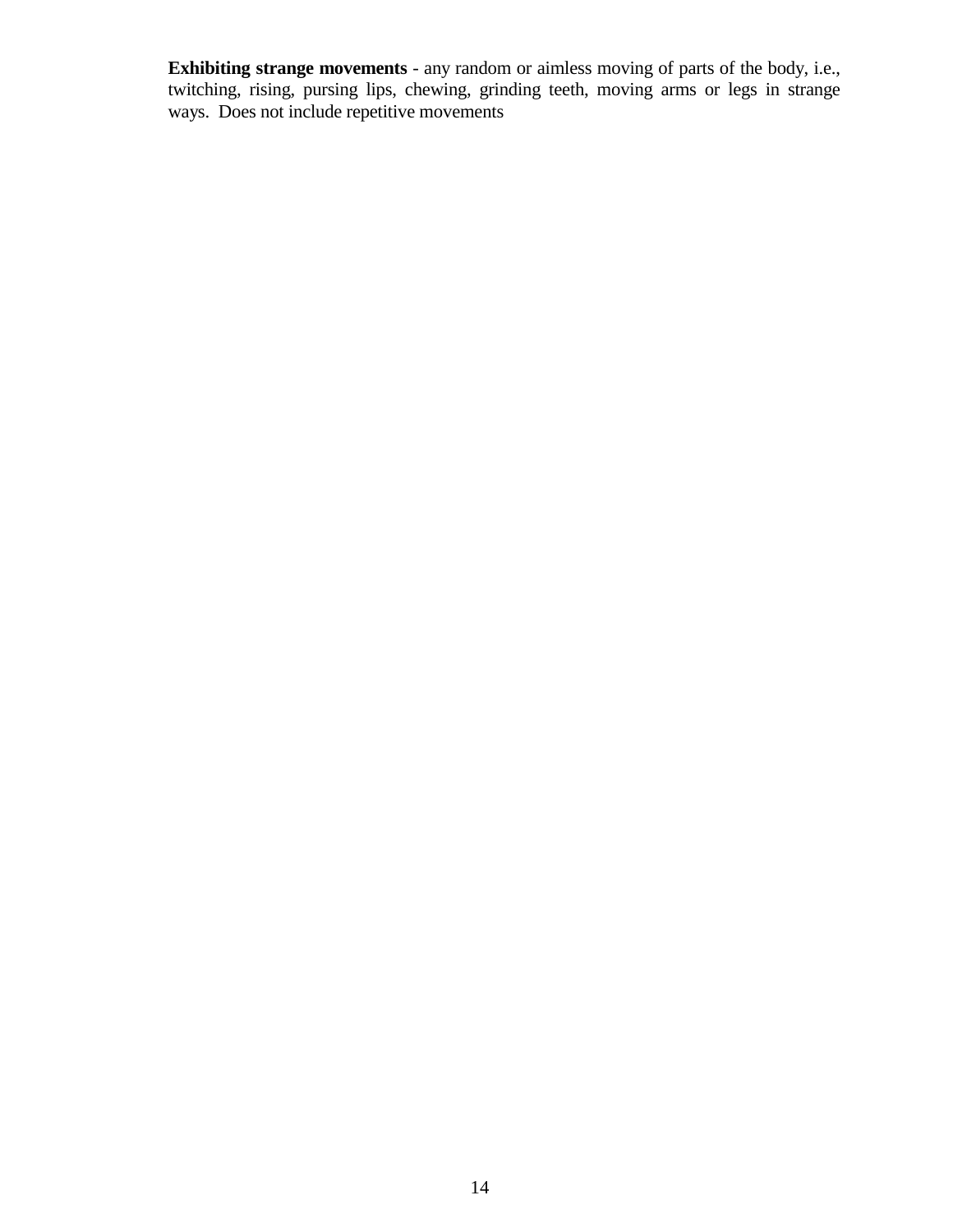#### **REFERENCES**

- Cohen-Mansfield, J. (1986). Agitated behaviors in the elderly: II. Preliminary results in the cognitively deteriorated. Journal of the American Geriatrics Society, 34(10), 722-727.
- Cohen-Mansfield, J., & Billig, N. (1986). Agitated behaviors in the elderly: I. A conceptual review. Journal of the American Geriatrics Society, 34(10), 711-721. Advances in psychosomatic medicine: Geriatric psychiatry (pp. 101-113). Basel, Switzerland: S. Karger.
- Cohen-Mansfield, J., & Marx, M. S. (1990). The relationship between sleep disturbances and agitation in a nursing home. Journal of Aging and Health, 2(1), 42-57.
- Cohen-Mansfield, J. (1987). The relationship between agitated behavior and cognitive decline in nursing home elderly: Preliminary results. (ERIC Document Reproduction Service No. ED 182 465).
- Cohen-Mansfield, J., & Marx, M. S. (1988). The relationship between depression and agitation in nursing home residents. Comprehensive Gerontology, 2, 141-146.
- Cohen-Mansfield, J. (1988). Agitated behavior and cognitive functioning in nursing home residents: Preliminary results. Clinical Gerontologist, 7(3/4), 11-22.
- Cohen-Mansfield, J., & Marx, M. S. (1989). Do past experiences predict agitation in nursing home residents? International Journal of Aging and Human Development, 28(4), 285-294. Also abstracted in Abstracts in Social Gerontology, 33(1), 113, March 1990.
- Cohen-Mansfield, J., Marx, M. S., & Rosenthal, A. S. (1989). A description of agitation in a nursing home. Journal of Gerontology: Medical Sciences, 44(3), M77-M84.
- Cohen-Mansfield, J. (1989). Agitation in the elderly. In N. Billig & P. Rabins (Eds.), Abstracts in Social Gerontology, 33(1), 114, March 1990.
- Cohen-Mansfield, J., Marx, M. S., & Rosenthal, A. S. (1990). Dementia and agitation in nursing home residents: How are they related? Psychology and Aging, 5(1), 3-8.
- Cohen-Mansfield, J., Werner, P., & Marx, M. S. (1990). Screaming in nursing home residents. Journal of the American Geriatrics Society, 38, 785-792. Also abstracted in Abstracts in Social Gerontology 34(1), 231, March 1991 and Journal of Geriatric Psychiatry and Neurology, 3, 178- 179, July-September 1990.
- Cohen-Mansfield, J., Billig, N., Lipson, S., Rosenthal, A. S. & Pawlson, L. G. (1990). Medical correlates of agitation in nursing home residents. Gerontology, 36(3), 150-158.
- Marx, M. S., Cohen-Mansfield, J., & Werner, P. (1990). Agitation and falls in institutionalized elderly persons. The Journal of Applied Gerontology, 9(1), 106-117.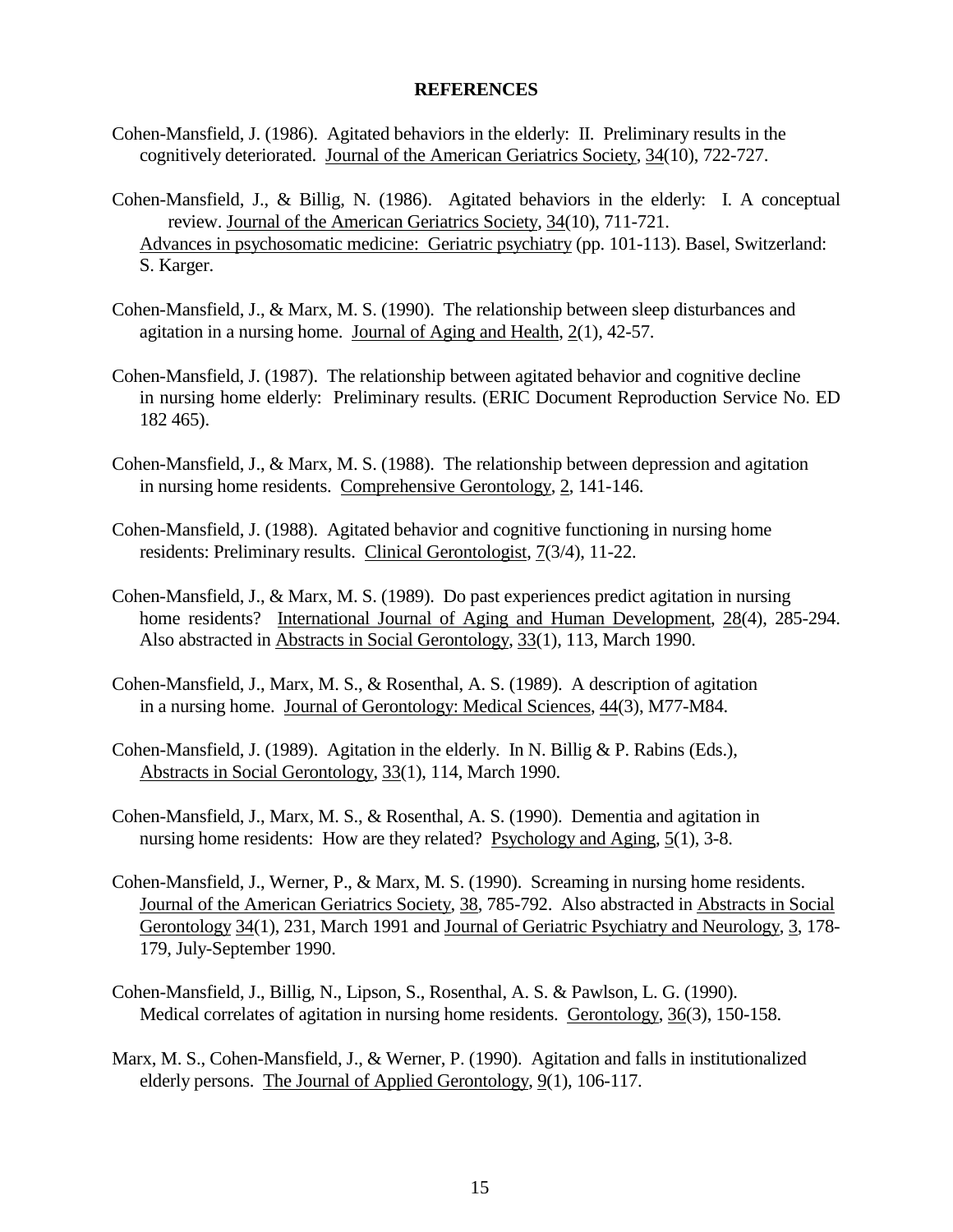- Marx, M. S., Cohen-Mansfield, J., & Werner, P. (1990). A profile of the aggressive nursing home resident. Behavior, Health and Aging, 1(1), 65-73.
- Cohen-Mansfield, J., Werner, P., & Marx, M. S. (1991). Two studies of pacing in the nursing home. Journal of Gerontology: Medical Sciences, 46(3), M77-83.
- Billig, N., Cohen-Mansfield, J., & Lipson, S. (1991). Pharmacological treatment of agitation in a nursing home: One possible role of sub-typing. Journal of the American Geriatrics Society,  $39(10)$ , 1002-1005.
- Cohen-Mansfield, J. (1992). Agitation in the elderly. Masters in Psychiatry, published for the Upjohn Company by Cliggott Communications: Greenwich, CT.
- Cohen-Mansfield, J., Marx, M. S., & Werner, P. (1992). Agitation in elderly persons: An integrative report of findings in a nursing home. International Psychogeriatrics, 4(2), 221-240.
- Cohen-Mansfield, J., Werner, P., & Marx, M. S. (1992). The social environment of the agitated nursing home resident. International Journal of Geriatric Psychiatry, 7, 789-798.
- Cohen-Mansfield, J., Marx, M. S., Werner, P., & Freedman, L. (1992). Temporal patterns of agitated nursing home residents. International Psychogeriatrics, 4(2), 197-206.
- Cohen-Mansfield, J., Werner, P., Marx, M. S., & Lipson, S. (1993). Assessment and management of behavior problems in the nursing home setting. In L. Z. Rubenstein & D. Wieland (Eds.), Improving Care in the Nursing Home (NH): Comprehensive Reviews of Clinical Research, Chapter 11, pp. 275-313. Sage Publications: Newbury Park, London, New Delhi.
- Cohen-Mansfield, J. (1994). Reflections on the assessment of behavior in nursing home residents. Alzheimer's Disease & Associated Disorders, 8(1), S217-S222.
- Cohen-Mansfield, J., & Werner, P. (1994). Verbally disruptive behavior in elderly persons: A review. In B.J. Vellas, J.L. Albarede, & P.J. Garry (Eds.), Facts & Research in Gerontology (Supplement): Dementia and Cognitive Functioning (pp. 73-82). New York: Springer Publishing.
- Werner, P., Cohen-Mansfield, J., Koroknay, V., & Braun J. (1994). The impact of a restraintreduction program on nursing home residents. Geriatric Nursing, 15(3), 142-146.
- Cohen-Mansfield, J. (1995). The assessment of disruptive behavior/agitation in elderly persons: Function, methods, and difficulties. Journal of Geriatric Psychiatry and Neurology, 8, 52-60.
- Cohen-Mansfield, J. Assessment of Agitation. (1996). In: Reisberg, B. (ed.), Outcome Methodologies in Pharmacologic Trials in Mild, Moderate, and Severe Alzheimer's Disease. International Psychogeriatrics, 8,(2), 233-245.
- Cohen-Mansfield, J. (1996). Conceptualization of Agitation: Results based on the Cohen-Mansfield Agitation Inventory and the Agitation Behavior Mapping Instrument. International Psychogeriatrics, 8(3), 309-315.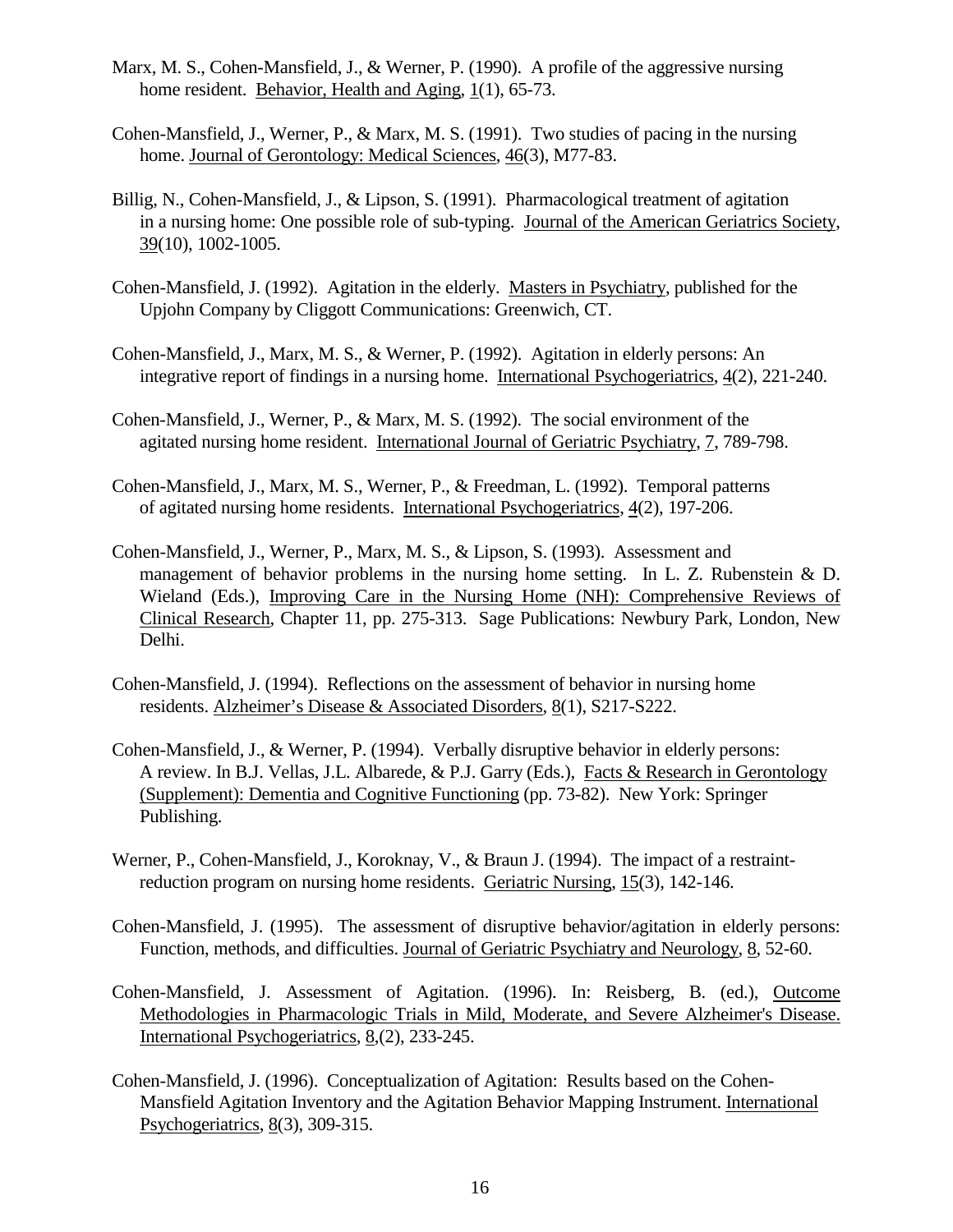- Koss, E., Weiner, M., Ernesto, C., Cohen-Mansfield, J., Ferris, S., Grundman, M., Schafer, K., Sano, M., Thal, L.J., Thomas, R., Whitehouse, P.J., and the Alzheimer's Disease Cooperative Study (1997). Assessing patterns of agitation in Alzheimer's disease patients with Cohen-Mansfield Agitation Inventory. Alzheimer Disease and Associated Disorders - An International Journal. 11(suppl. 2), S45-S50.
- Cohen-Mansfield, J., & Taylor, L. (1998). Assessing and understanding agitated behaviors in older adults. In M. Kaplan & S. Hoffman (Eds.): Behaviors in Dementia: Best Practices for Successful Management. Health Professions Press, Baltimore.
- Cohen-Mansfield, J. (1999). Measurement of inappropriate behavior associated with dementia. Journal of Gerontological Nursing, 25(2): 42-51.
- Cohen-Mansfield, J & Martin, L.S. (1999). Assessment of Agitation in older adults In P. A. Lichtenberg (Ed.): Handbook of Clinical Gerontology Assessment (pp. 297-330). John Wiley & Sons: New York.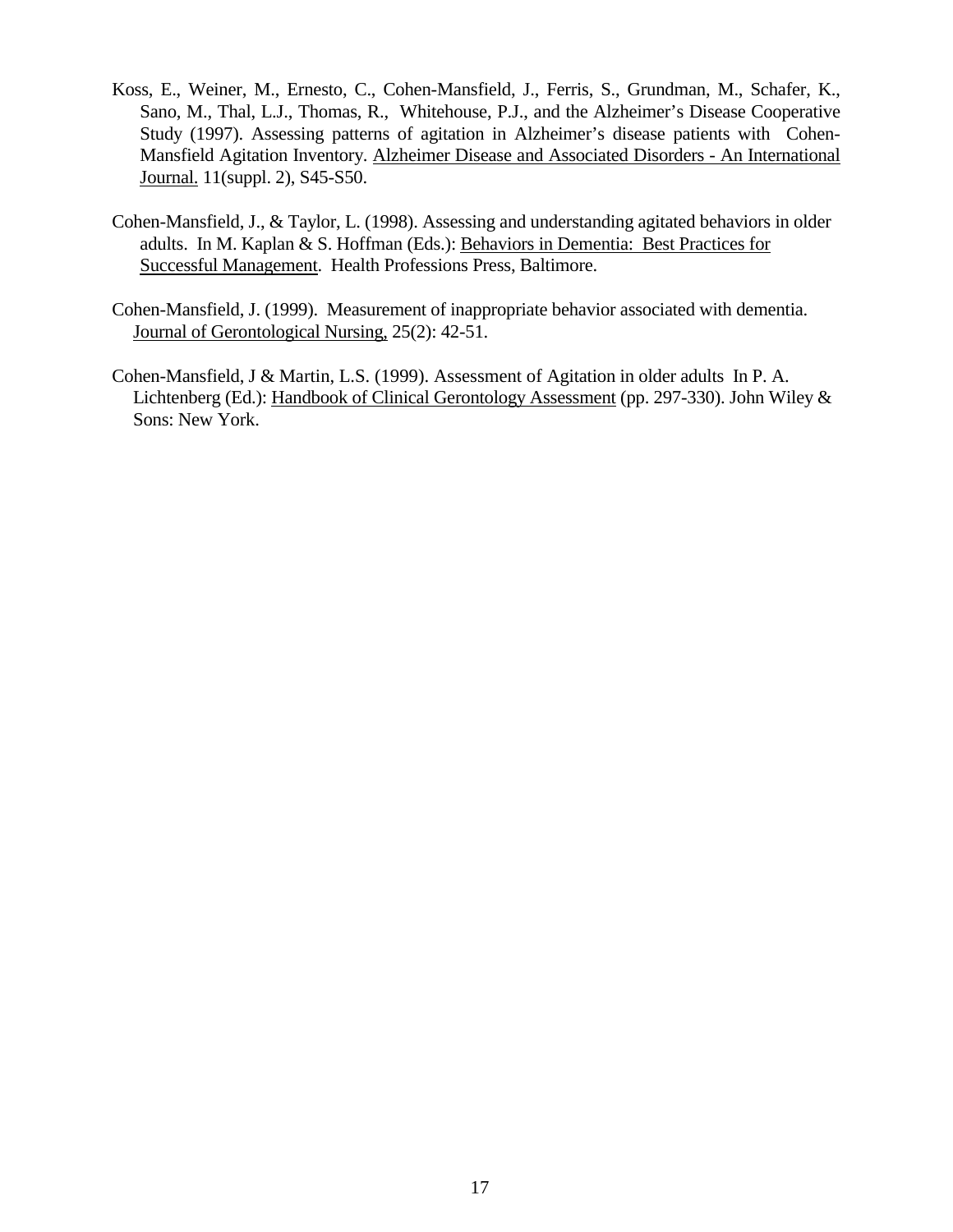#### **Additional Resources:**

Two Spanish versions of the CMAI are available.

The Spanish version for Spain is available through: Dr. Jorge Cervilla Research Fellow and Lecturer in Psychiatry SEGP, Institute of Psychiatry University of London De Crespigny Park Denmark Hill London SE5 8AZ UK

The Spanish version for Latin America is available through: Dr. Kimberly Schafer 8950 Villa La Jolla Drive, Suite 2200 La Jolla, CA 92037 Tel. 858-622-5863 Fax 858-452-0573 e-mail kschafer@ucsd.edu

A French version is available through either:

Philippe Landreville, Ph.D Associate Professor School of Psychology Laval University Quebec City, QC G1K 7P4 Canada Tel: 418-656-2131 ext. 3024 Fax: 418-656-3646 Email: philippe.landreville@psy.ulaval.ca

M. Micas Unites de soins Aigus Departemente de Medecine Interne et Gerontologue Clinique CHU Purpan 170 avenue de Casselardit 31300 Toulouse France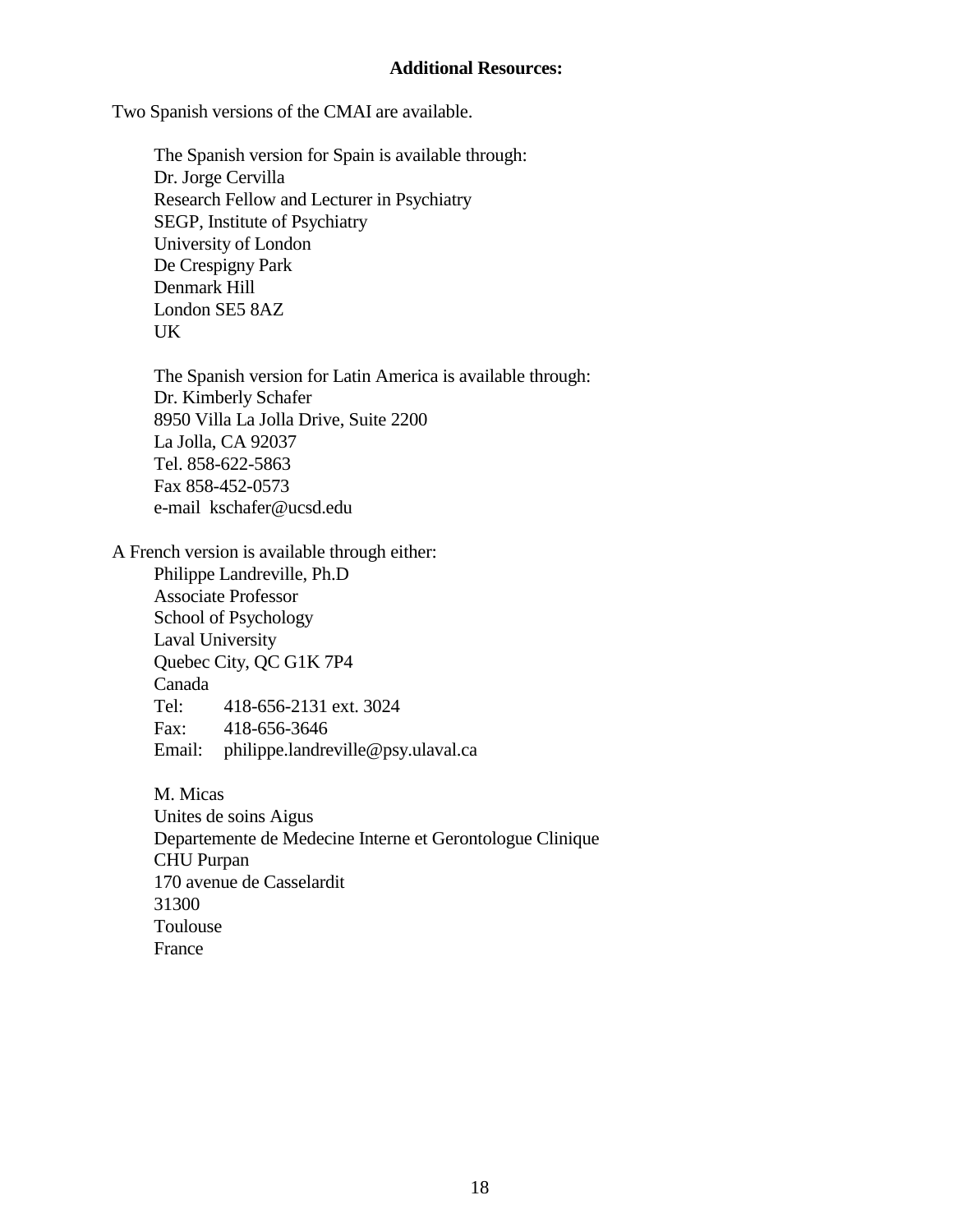A Chinese version is currently being translated and will be available through:

Claudia K Y Lai, RN, PhD Associate Professor & Associate Head School of Nursing The Hong Kong Polytechnic University Hung Hom, Kowloon Hong Kong Off: (852) 2766-6544 fax: (852) 2364-9663 email:hsclai@inet.polyu.edu.hk

 Citation of publication in English of the Chinese version-CMAI (The publication in Chinese is shorter and more current.) Lai, C. K. Y. (2002). The use of the Cohen-Mansfield Agitation Inventory in the assessment of agitation in people with dementia: Applicability in Hong Kong. The Hong Kong Journal of Gerontology,  $14$  ( $1 \& 2$ ), 66-69.

A German version is currently being translated and will be available through:

Dr. Grit Wenzel and Dr. Stefan Schruder Westf. Zentrum Psychiatrie Alexandrinenstraae 1 44791 Bochum **Germany** 

Katja Hulser Laerholzstr.19/App.424 D-44801 Bochum **Germany** ph 0234 7090365 mobile 0178 2120585 mail : k.huelser@gmx.de

A Dutch version (CMAI-D) should be available through:

Jos F. M. de Jonghe and Martin G. Kat Psychiatric Hospital Vogelenzang Bennebroek, The Netherlands

As mentioned in:

de Jonghe, J. F. M., & Kat, M. G. (1996). Factor Structure and Validity of the Dutch Version of the Cohen-Mansfield Agitation Inventory (CMAI-D). Journal of the American Geriatrics Society, (7), 888-9.

A Danish version should be available through: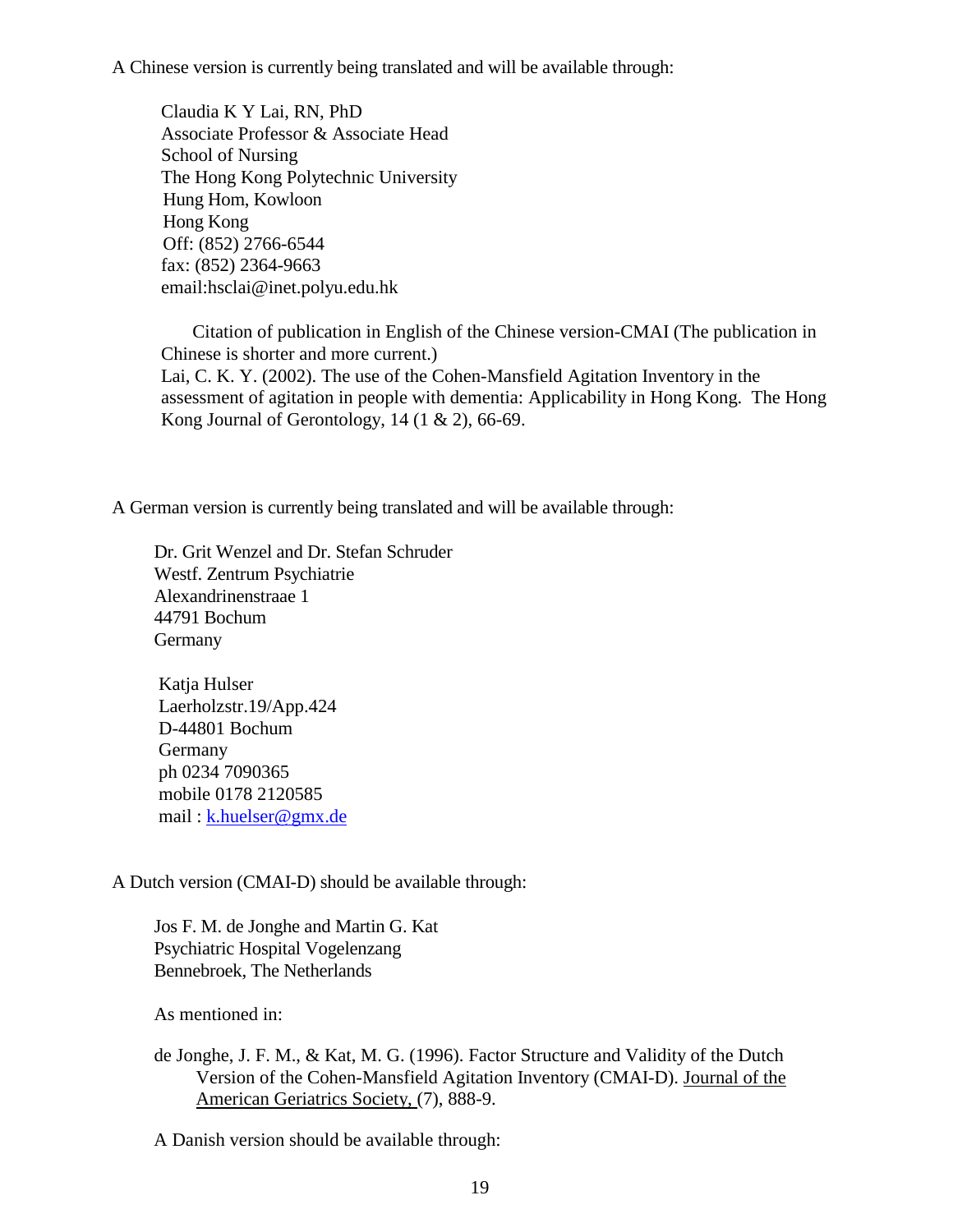Kirsten Abelskov Psychogeriatric Department Psychiatric University Hospital in Aarhus Skovagervej 2 8240 Risskov

A Greek version should be available through:

Konstantinos Fountoulakis, MD 3rd Department of Psychiatry Aristotle University of Thessaloniki University Hospital AHEPA 1 Kyriakidi Street 54636 Thessaloniki Greece

A Japanese version should be available through: Andrea Streit Schreiner, BSN, Ph.D. 555-36 Gakuendai Kurose-cho, Kamo-Gun Hiroshima-ken, 724-0695 Japan

A Norwegian version should be available through: Harald A. Nygaard Prof. dr. med. University of Bergen Dept. of Public Health and Primary Health Care Ulriksdal 8c 5009 Bergen-Norway

A Korean version should be available through: Guk-Hee Suh, MD, PhD Associate Professor of Psychiatry Hangang Sacred Heart Hospital 94-200 Yungdungpo-Dong, Yungdungpo-Gu Seoul, 150-030 Korea Tel: +82-2-2639-5483 Fax: +82-2-2677-9095 E-mail: [suhgh@chollian.net](mailto:suhgh@chollian.net)

A Hebrew version should be available through: Revital Medina E-mail: [Revital.Medina@sheba.health.gov.il](mailto:Revital.Medina@sheba.health.gov.il)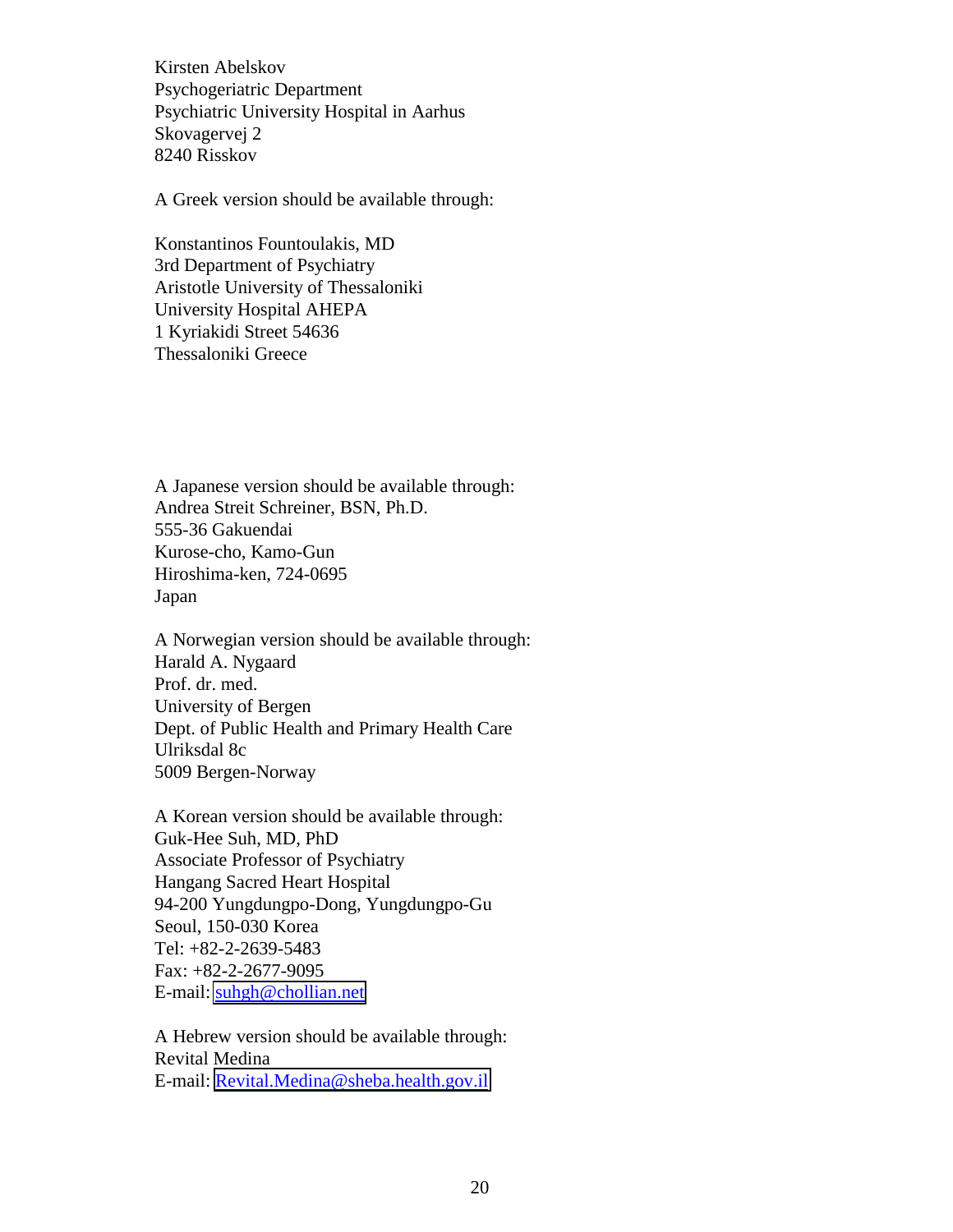The 7 Linguistic validation of the CMAI long forms in Canadian French, Czech, Estonian, Hebrew, Polish, Russian for Estonia and Russian for Israel should be available through: Christine Lefrancois 27 rue de la Villette – 690003 Lyon-France tel. +33 (0) 472 13 66 67 fax +33 (0) 472 13 66 68 e-mail [institut@mapi.fr](mailto:institut@mapi.fr) website : www.mapi-research-inst.com

A training videotape for the CMAI has been prepared by Dr. Cohen-Mansfield.

#### **Various Forms of the Cohen-Mansfield Agitation Inventory**

- 1. CMAI long-form
- 2. CMAI long-form with expanded definitions
- 3. CMAI short-form
- 4. CMAI for community-dwelling elderly
- 5. CMAI for relatives
- 6. CMAI with disruptiveness rating
- 7. CMAI-version used by ADCS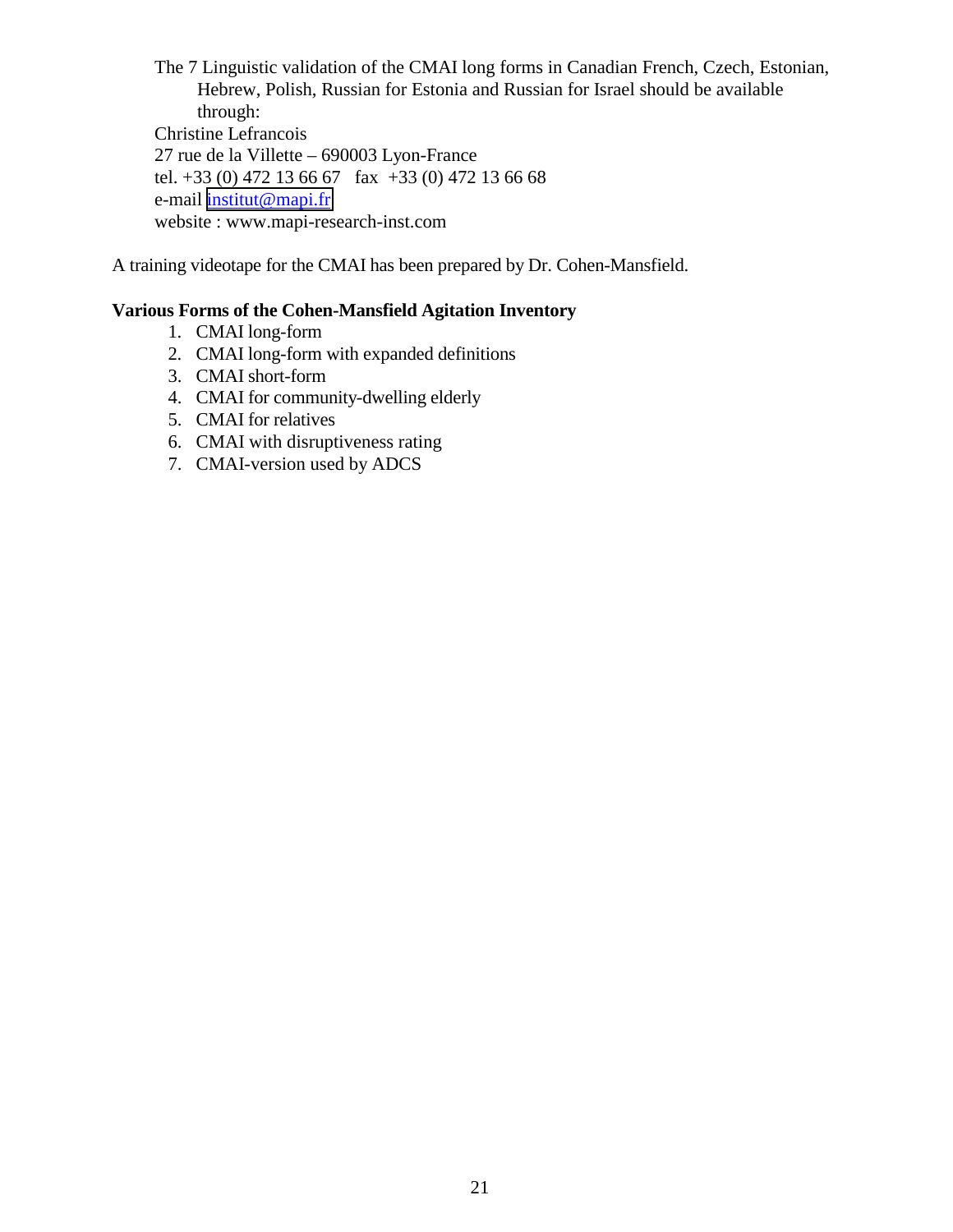## THE COHEN-MANSFIELD AGITATION INVENTORY - Long Form

Please read each of the 29 agitated behaviors, and circle how often (from 1-7) each was manifested by the resident during the last 2 weeks:

|                                                             | Never<br>1   | Less<br>than once<br>a week<br>$\mathbf{2}$ | Once or<br>twice<br>a week<br>3 | Several<br>times<br>a week<br>$\overline{4}$ | Once or<br>twice<br>a day<br>5 | Several<br>times<br>a day<br>6 | Several<br>times<br>an hour<br>7 |
|-------------------------------------------------------------|--------------|---------------------------------------------|---------------------------------|----------------------------------------------|--------------------------------|--------------------------------|----------------------------------|
| 1. Pace, aimless<br>wandering                               | $\mathbf{1}$ | $\overline{2}$                              | 3                               | $\overline{4}$                               | 5                              | 6                              | $\overline{7}$                   |
| 2. Inappropriate<br>dress or disrobing                      | $\mathbf{1}$ | $\mathbf{2}$                                | 3                               | $\overline{4}$                               | 5                              | 6                              | 7                                |
| 3. Spitting<br>(include at meals)                           | $\mathbf{1}$ | $\overline{2}$                              | 3                               | $\overline{4}$                               | 5                              | 6                              | $\overline{7}$                   |
| 4. Cursing or<br>verbal aggression                          | $\mathbf{1}$ | $\overline{2}$                              | 3                               | $\overline{4}$                               | 5                              | 6                              | $\overline{7}$                   |
| 5. Constant unwarranted<br>request for<br>attention or help | $\mathbf{1}$ | $\mathbf{2}$                                | 3                               | $\overline{4}$                               | 5                              | 6                              | 7                                |
| 6. Repetitive<br>sentences or<br>questions                  | $\mathbf{1}$ | $\mathbf{2}$                                | 3                               | $\overline{4}$                               | 5                              | 6                              | 7                                |
| 7. Hitting<br>(including self)                              | $\mathbf{1}$ | $\overline{2}$                              | 3                               | $\overline{4}$                               | 5                              | 6                              | $\overline{7}$                   |
| 8. Kicking                                                  | $\mathbf{1}$ | $\overline{2}$                              | 3                               | $\overline{4}$                               | 5                              | 6                              | $\overline{7}$                   |
| 9. Grabbing onto<br>people                                  | $\mathbf{1}$ | $\overline{2}$                              | 3                               | $\overline{4}$                               | 5                              | 6                              | $\overline{7}$                   |
| 10. Pushing                                                 | $\mathbf{1}$ | $\mathbf{2}$                                | $\mathfrak{Z}$                  | $\overline{4}$                               | 5                              | 6                              | 7                                |
| 11. Throwing<br>things                                      | $\mathbf{1}$ | $\overline{2}$                              | 3                               | 4                                            | 5                              | 6                              | 7                                |
| 12. Strange noises<br>(weird laughter<br>or crying)         | $\mathbf{1}$ | $\mathbf{2}$                                | 3                               | $\overline{4}$                               | 5                              | 6                              | 7                                |
| 13. Screaming                                               | $\mathbf{1}$ | $\mathbf{2}$                                | 3                               | $\overline{4}$                               | 5                              | 6                              | $\tau$                           |
| 14. Biting                                                  | $\mathbf{1}$ | $\overline{2}$                              | 3                               | $\overline{4}$                               | 5                              | 6                              | $\overline{7}$                   |
| 15. Scratching                                              | $\mathbf{1}$ | $\mathbf{2}$                                | $\mathfrak{Z}$                  | $\overline{4}$                               | 5                              | $\boldsymbol{6}$               | $\tau$                           |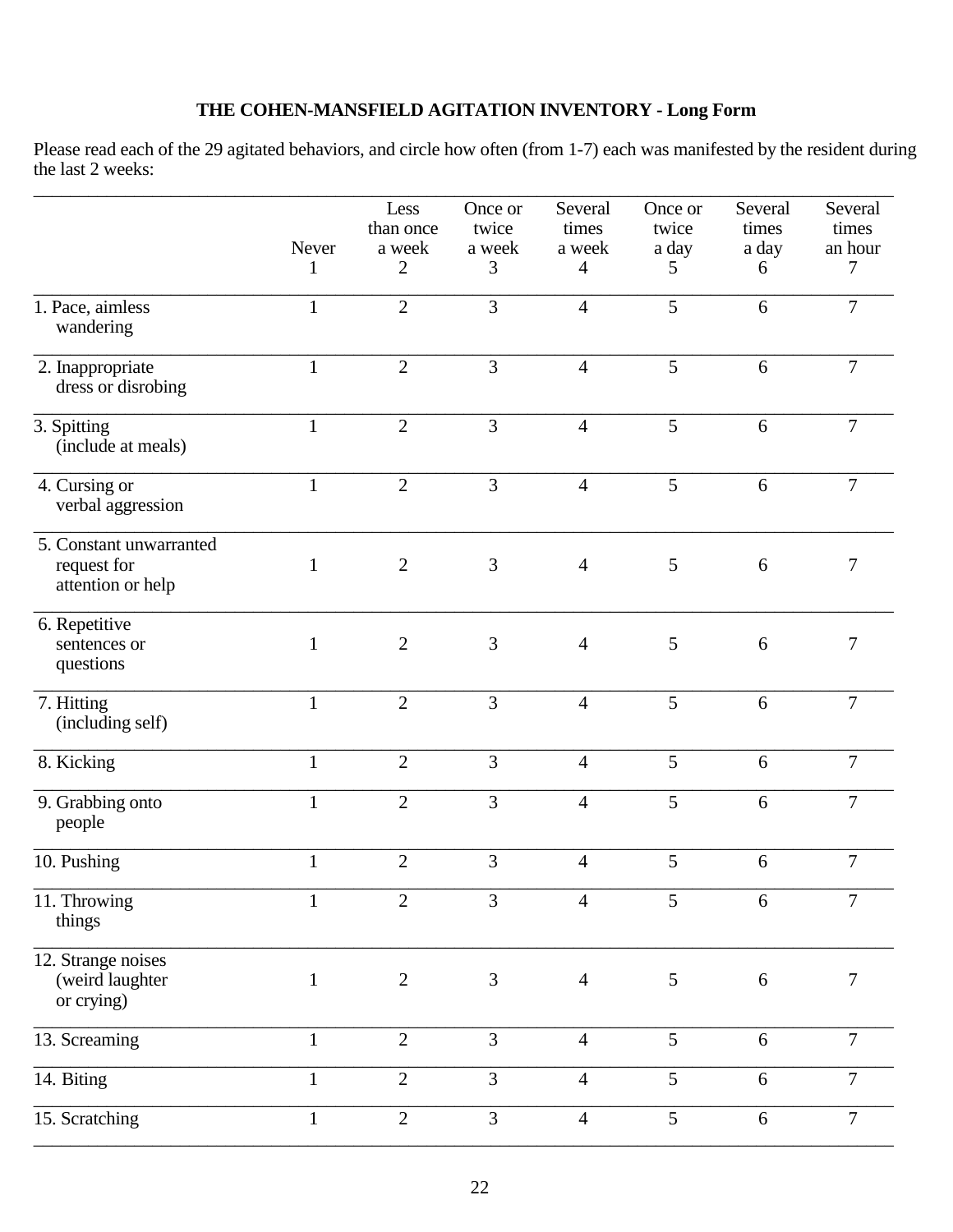|                                                                                   | Never<br>$\mathbf{1}$ | Less<br>than once<br>a week<br>$\mathbf{2}$ | Once or<br>twice<br>a week<br>3 | Several<br>times<br>a week<br>$\overline{4}$ | Once or<br>twice<br>a day<br>5 | Several<br>times<br>a day<br>6 | Several<br>times<br>an hour<br>7 |
|-----------------------------------------------------------------------------------|-----------------------|---------------------------------------------|---------------------------------|----------------------------------------------|--------------------------------|--------------------------------|----------------------------------|
| 16. Trying to get to<br>a different place<br>(e.g., out of the<br>room, building) | $\mathbf{1}$          | $\mathbf{2}$                                | $\mathfrak{Z}$                  | $\overline{4}$                               | 5                              | 6                              | 7                                |
| 17. Intentional<br>falling                                                        | $\mathbf{1}$          | $\mathbf{2}$                                | 3                               | $\overline{4}$                               | 5                              | 6                              | $\overline{7}$                   |
| 18. Complaining                                                                   | $\mathbf{1}$          | $\mathbf{2}$                                | 3                               | $\overline{4}$                               | 5                              | 6                              | $\overline{7}$                   |
| 19. Negativism                                                                    | $\mathbf{1}$          | $\mathbf{2}$                                | 3                               | $\overline{4}$                               | 5                              | 6                              | $\tau$                           |
| 20. Eating/drinking<br>inappropriate<br>substances                                | $\mathbf{1}$          | $\mathbf{2}$                                | $\mathfrak{Z}$                  | $\overline{4}$                               | 5                              | 6                              | $\tau$                           |
| 21. Hurt self or<br>other (cigarette,<br>hot water, etc.)                         | $\mathbf{1}$          | $\sqrt{2}$                                  | 3                               | $\overline{4}$                               | 5                              | 6                              | 7                                |
| 22. Handling things<br>inappropriately                                            | $\mathbf{1}$          | $\mathbf{2}$                                | 3                               | $\overline{4}$                               | 5                              | 6                              | $\overline{7}$                   |
| 23. Hiding<br>things                                                              | $\mathbf{1}$          | $\overline{2}$                              | 3                               | $\overline{4}$                               | 5                              | 6                              | $\overline{7}$                   |
| 24. Hoarding<br>things                                                            | $\mathbf{1}$          | $\mathbf{2}$                                | 3                               | $\overline{4}$                               | 5                              | 6                              | $\overline{7}$                   |
| 25. Tearing things<br>or destroying<br>property                                   | $\mathbf{1}$          | $\overline{2}$                              | 3                               | $\overline{4}$                               | 5                              | 6                              | 7                                |
| 26. Performing<br>repetitious<br>mannerisms                                       | $\mathbf{1}$          | $\mathbf{2}$                                | 3                               | $\overline{4}$                               | 5                              | 6                              | 7                                |
| 27. Making verbal<br>sexual advances                                              | $\mathbf{1}$          | $\overline{2}$                              | 3                               | $\overline{4}$                               | $5\overline{)}$                | 6                              | $\overline{7}$                   |
| 28. Making physical<br>sexual advances                                            | $\mathbf{1}$          | $\overline{2}$                              | 3                               | $\overline{4}$                               | 5                              | 6                              | $\overline{7}$                   |
| 29. General<br>restlessness                                                       | $\mathbf{1}$          | $\mathbf{2}$                                | 3                               | $\overline{4}$                               | 5                              | 6                              | $\overline{7}$                   |

© Cohen-Mansfield, 1986. All rights reserved.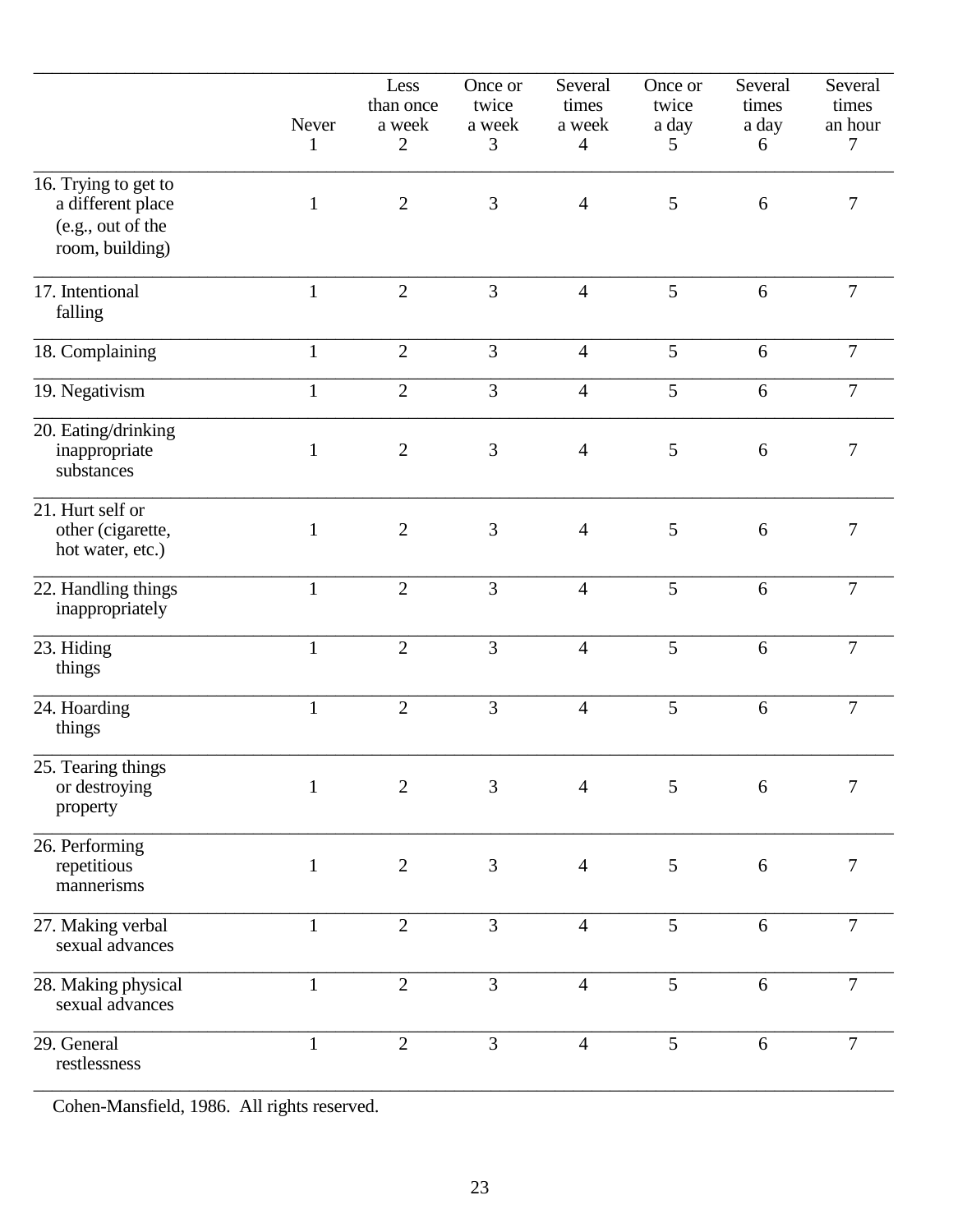## **THE COHEN-MANSFIELD AGITATION INVENTORY - Long Form**   *with expanded descriptions of behaviors*

AGITATION - SEE SCALE Rate behaviors as they occur on your shift (during past two weeks).

| <b>Rating Scale for Agitated Behaviors</b> |                          |                  |                         |                  |                         |                         |
|--------------------------------------------|--------------------------|------------------|-------------------------|------------------|-------------------------|-------------------------|
|                                            | <b>Less</b><br>than once | Once or<br>twice | <b>Several</b><br>times | Once or<br>twice | <b>Several</b><br>times | <b>Several</b><br>times |
| <b>Never</b>                               | a week                   | a week           | a week                  | a day            | a day                   | an hour                 |
|                                            |                          |                  |                         |                  |                         |                         |

 **8 - Would be o ccurring if not prevented (e.g., would pace if not restrained)** 

 **9 - Not applicable (e.g., cannot pace because cannot walk or move wheelchair)** 

 $\mathcal{L}$  If prevented part of the time, estimate how frequently it would happen if not prevented.

" *Do not include rare behaviors that are clearly explained by situational factors.* 

- 1. **Pacing and aimless wandering** constantly walking back and forth, does not indicate normal purposeful walk, include wandering when done in a wheelchair **with the value of the value of the value of the value of the value of the value of the value of the value of the value of the value of the value of the value of the value of the**
- 2. **Inappropriate dressing or disrobing** putting on too many clothes, putting on clothing in a strange manner (e.g., putting pants on head), taking off clothing in public or when it is inappropriate (if only genitals are exposed, do not rate; see item # 28.) Do not rate person's ability to dress/undress as in ADL's
- 3. **Spitting (including while feeding)** spitting onto floor, other people, etc.; do not include salivating of which person has no control, or spitting into tissue, toilet, or onto ground outside \_\_\_\_\_
- 4. **Cursing or verbal aggression** only when using words; swearing, use of obscenity, profanity, unkind speech or criticism, verbal anger, verbal combativeness. Nonverbal will be marked under screaming

5. **Constant unwarranted request for attention or help** - verbal or nonverbal unreasonable nagging, pleading, demanding (indicate also for oriented people) \_\_\_\_\_

- 6. **Repetitive sentences or questions** repeating the same sentence or question one right after the other (Do not include complaining - see item # 18; even if oriented and even if possibly warranted) \_\_\_\_\_
- 7. **Hitting (including self)** physical abuse, striking others, pinching others, banging self/furniture  $\qquad$
- 8. **Kicking** strike forcefully with feet at people or objects

 $\overline{\phantom{a}}$ 

9. **Grabbing onto people or things inappropriately** - snatching, seizing roughly, taking firmly, or yanking

10. **Pushing** - forcefully thrusting, shoving, moving putting pressure against \_\_\_\_\_\_\_

11. **Throwing things** - hurl, violently tossing up in air, tipping off surfaces, flinging, intentionally spilling food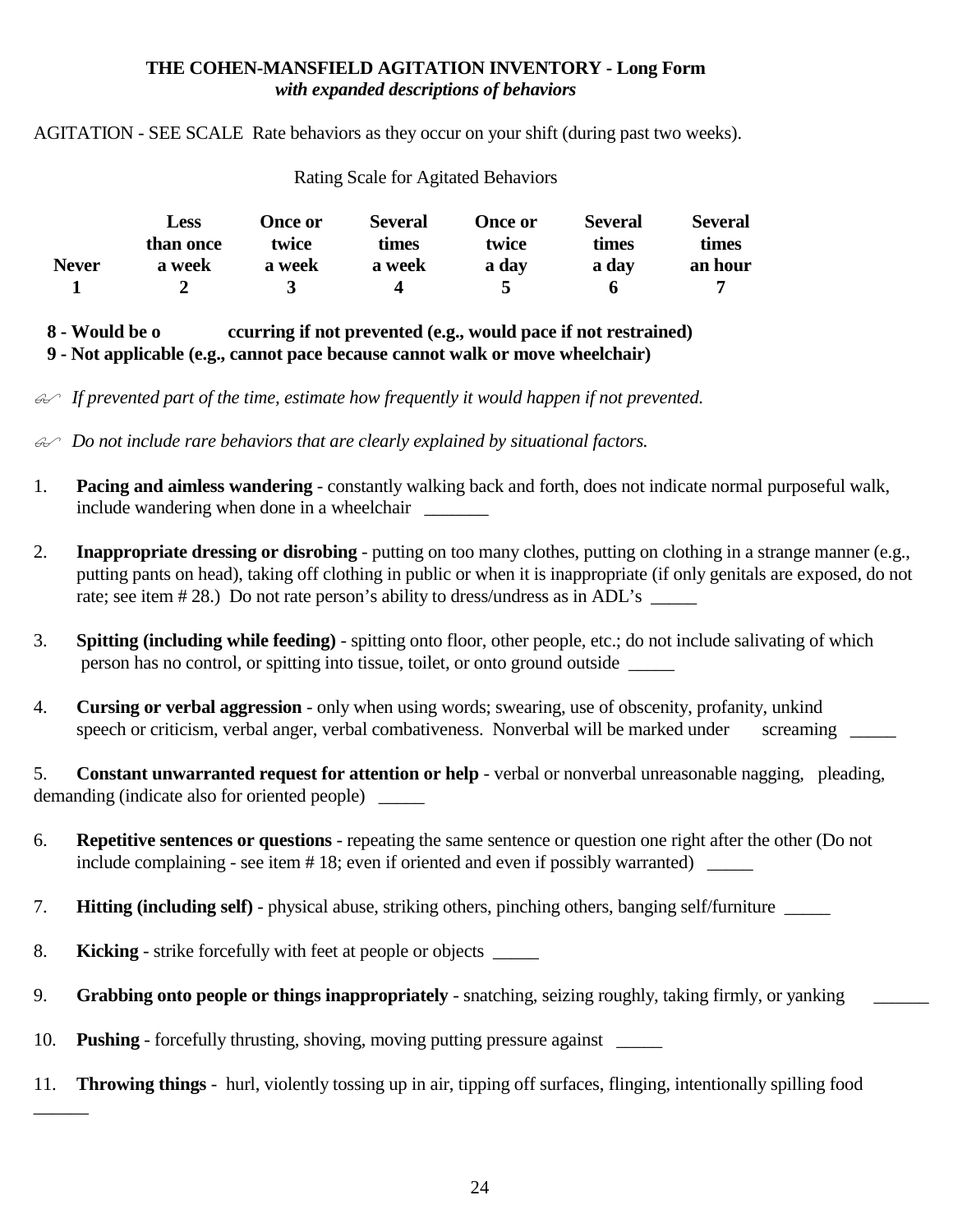- 12. **Making strange noises** including crying, weeping, moaning, weird laughter, grinding teeth \_\_\_\_\_\_
- 13. **Screaming** loud shrill, shouting, piercing howl \_\_\_\_\_
- 14. **Biting** chomp, gnash, gnaw (people, objects, or self) \_\_\_\_\_\_
- 15. **Scratching** clawing, scraping with fingernails (people, objects, or self) \_\_\_\_\_
- 16. **Trying to get to a different place** trying to get out of the building, off the property sneaking out of room, leaving inappropriately, trying to get into locked areas, trespassing within unit, into offices, other resident's room or closet \_\_\_\_\_
- 17. **Intentional falling** purposefully falling onto floor, include from wheelchair, chair, or bed \_\_\_\_\_
- 18. **Complaining** whining, complaining about self, somatic complaints, personal gripes or complaining about external things or other people
- 19. **Negativism** bad attitude, doesn't like anything, nothing is right \_\_\_\_\_
- 20. **Eating or drinking inappropriate substances** putting into mouth and trying to swallow items that are inappropriate \_\_\_\_\_
- 21. **Hurting self or other** burning self or other, cutting self or other, touching self or other with harmful objects, etc. \_\_\_\_\_
- 22. **Handling things inappropriately**. picking up things that don't belong to them, rummaging through drawers, moving furniture, playing with food, fecal smearing \_\_\_\_\_
- 23. **Hiding things** putting objects under or behind something \_\_\_\_\_
- 24. **Hoarding things** putting many or inappropriate objects in purse or pockets, keeping too many of an item \_\_\_\_\_
- 25. **Tearing things or destroying property** shredding, ripping, breaking, stomping on something \_\_\_\_\_
- 26. **Performing repetitious mannerisms** sterotypic movement, such as patting, tapping, rocking self, fiddling with something, twiddling with something, rubbing self or object, sucking fingers, taking shoes on and off, picking at self, clothing, or objects, picking imaginary things out of air or off floor, manipulation of nearby objects in a repetitious manner \_\_\_\_\_
- 27. **Making verbal sexual advances** sexual propositions, sexual innuendo, or "dirty" talk \_\_\_\_\_
- 28. **Making physical sexual advances or exposing genitals**  touching a person in an inappropriate sexual way, rubbing genital area, inappropriate masturbation, when not alone in own room or bathroom, unwanted fondling or kissing \_\_\_\_\_\_\_
- 29. **General Restlessness** fidgeting, always moving around in seat, getting up and sitting down inability to sit still

 $\frac{1}{2}$ 

<sup>©</sup> Cohen-Mansfield, 1986. All rights reserved.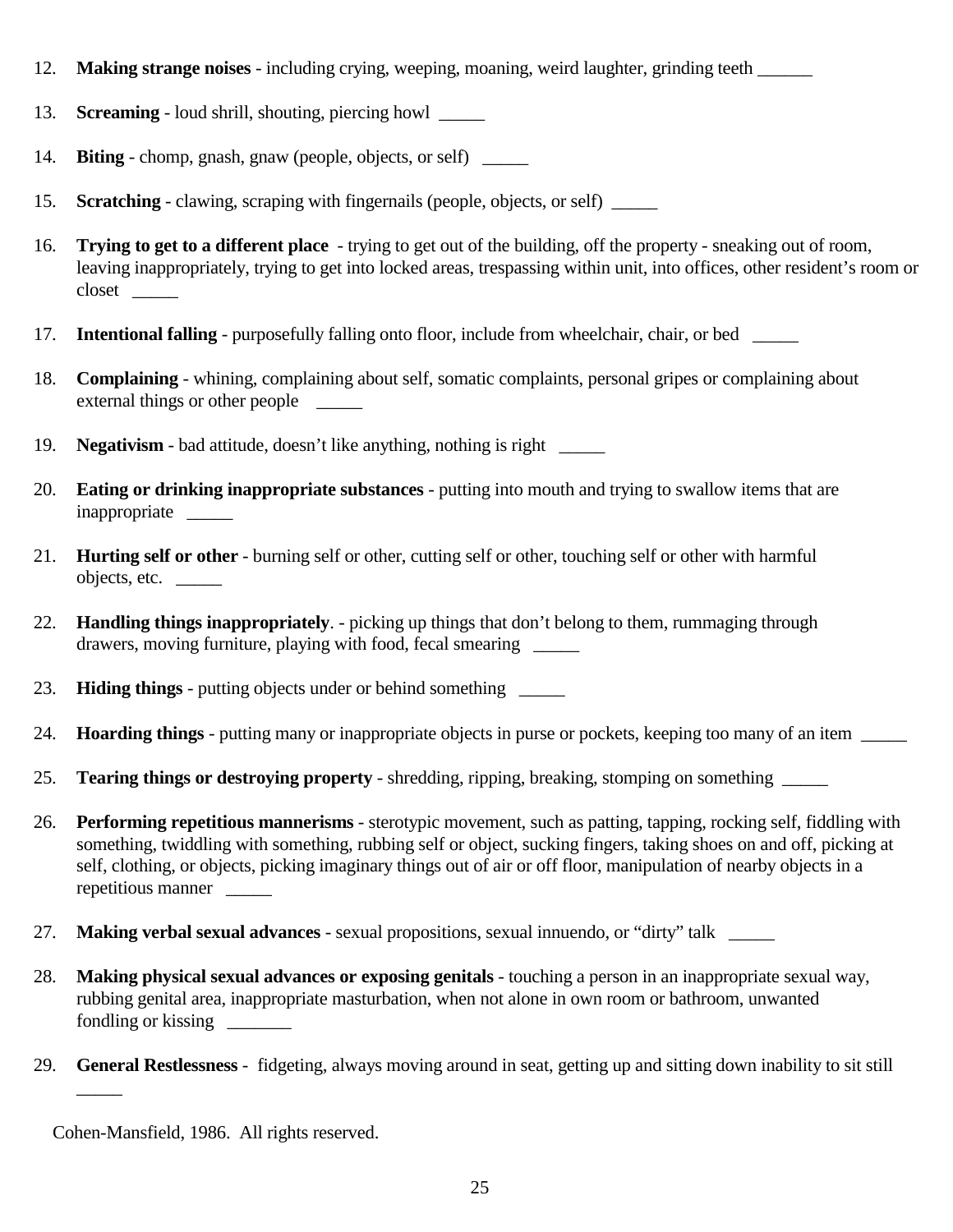#### **THE COHEN-MANSFIELD AGITATION INVENTORY - short form**

Please read each of the agitated behaviors, and check how often (from 1-5) they were manifested by the participant over the last 2 weeks; if more than one occurred within a group, add the occurrences, e.g., if hitting occurred on 3 days a week, and kicking occurred on 4 days a week,  $3 + 4 = 7$  days; circle 4, once or several times a day.

|    |                                                                                                                                                                                                             | Never<br>$\mathbf{1}$ | Less<br>than once<br>a week<br>$\overline{\mathbf{c}}$ | Once or<br>several<br>times<br>a week<br>3 | Once or<br>several<br>times<br>a day<br>4 | A few<br>times an hour<br>or continuous<br>for half an<br>hour or more<br>5 |  |
|----|-------------------------------------------------------------------------------------------------------------------------------------------------------------------------------------------------------------|-----------------------|--------------------------------------------------------|--------------------------------------------|-------------------------------------------|-----------------------------------------------------------------------------|--|
|    | 1. Cursing or verbal aggression                                                                                                                                                                             | 1                     | $\overline{2}$                                         | 3                                          | 4                                         | 5                                                                           |  |
|    | 2. Hitting (including self),<br>Kicking, Pushing, Biting,<br>Scratching, Aggressive<br>Spitting (include at meals)                                                                                          | 1                     | $\overline{2}$                                         | 3                                          | $\overline{\mathcal{A}}$                  | 5                                                                           |  |
|    | 3. Grabbing onto people,<br>Throwing things, Tearing<br>things or destroying property                                                                                                                       | $\mathbf{1}$          | $\mathfrak{2}$                                         | 3                                          | 4                                         | 5                                                                           |  |
|    | 4. Other aggressive behaviors or<br>self abuse including: Intentional<br>falling, Making verbal or physical<br>sexual advances, Eating/drinking/<br>chewing inappropriate substances,<br>Hurt self or other | 1                     | $\overline{2}$                                         | 3                                          | 4                                         | 5                                                                           |  |
|    | 5. Pace, aimless wandering,<br>Trying to get to a different<br>place (e.g., out of the<br>room, building)                                                                                                   | $\mathbf{1}$          | $\overline{2}$                                         | 3                                          | 4                                         | 5                                                                           |  |
|    | 6. General restlessness,<br>Performing repetitious<br>mannerisms, tapping,<br>strange movements                                                                                                             | 1                     | $\overline{2}$                                         | 3                                          | 4                                         | 5                                                                           |  |
|    | 7. Inappropriate dress or<br>disrobing                                                                                                                                                                      | 1                     | 2                                                      | 3                                          | 4                                         | 5                                                                           |  |
|    | 8. Handling things<br>inappropriately                                                                                                                                                                       | 1                     | $\overline{2}$                                         | 3                                          | 4                                         | 5                                                                           |  |
| 9. | Constant request<br>for attention or help                                                                                                                                                                   | 1                     | $\overline{2}$                                         | $\overline{3}$                             | $\overline{4}$                            | 5                                                                           |  |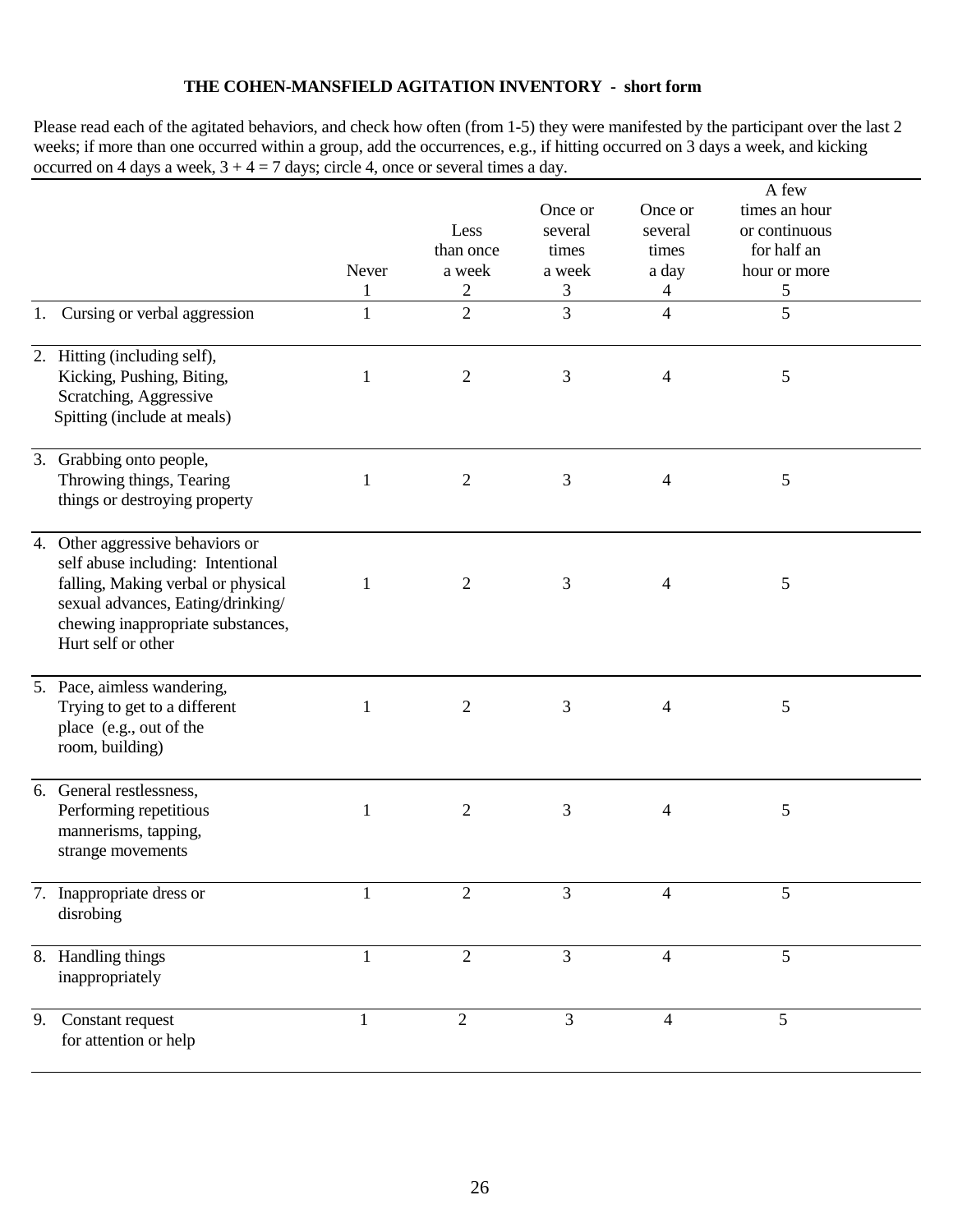|     |                                                              | Never | Less<br>than once<br>a week<br>2 | Once or<br>several<br>times<br>a week<br>3 | Once or<br>several<br>times<br>a day<br>4 | A few<br>times an hour<br>or continuous<br>for half an<br>hour or more<br>5 |  |
|-----|--------------------------------------------------------------|-------|----------------------------------|--------------------------------------------|-------------------------------------------|-----------------------------------------------------------------------------|--|
|     | 10. Repetitive sentences, calls,<br>questions or words       |       | $\overline{2}$                   | 3                                          | $\overline{4}$                            | 5                                                                           |  |
|     | 11. Complaining, Negativism,<br>Refusal to follow directions |       | 2                                | 3                                          | 4                                         | 5                                                                           |  |
| 12. | Strange noises, (weird<br>laughter or crying)                |       | $\overline{2}$                   | 3                                          | 4                                         | 5                                                                           |  |
|     | 13. Hiding things, Hoarding<br>things                        |       | $\overline{2}$                   | 3                                          | $\overline{4}$                            | 5                                                                           |  |
|     | 14. Screaming                                                |       | $\overline{2}$                   | 3                                          | 4                                         | 5                                                                           |  |

Cohen-Mansfield, 1986. All rights reserved.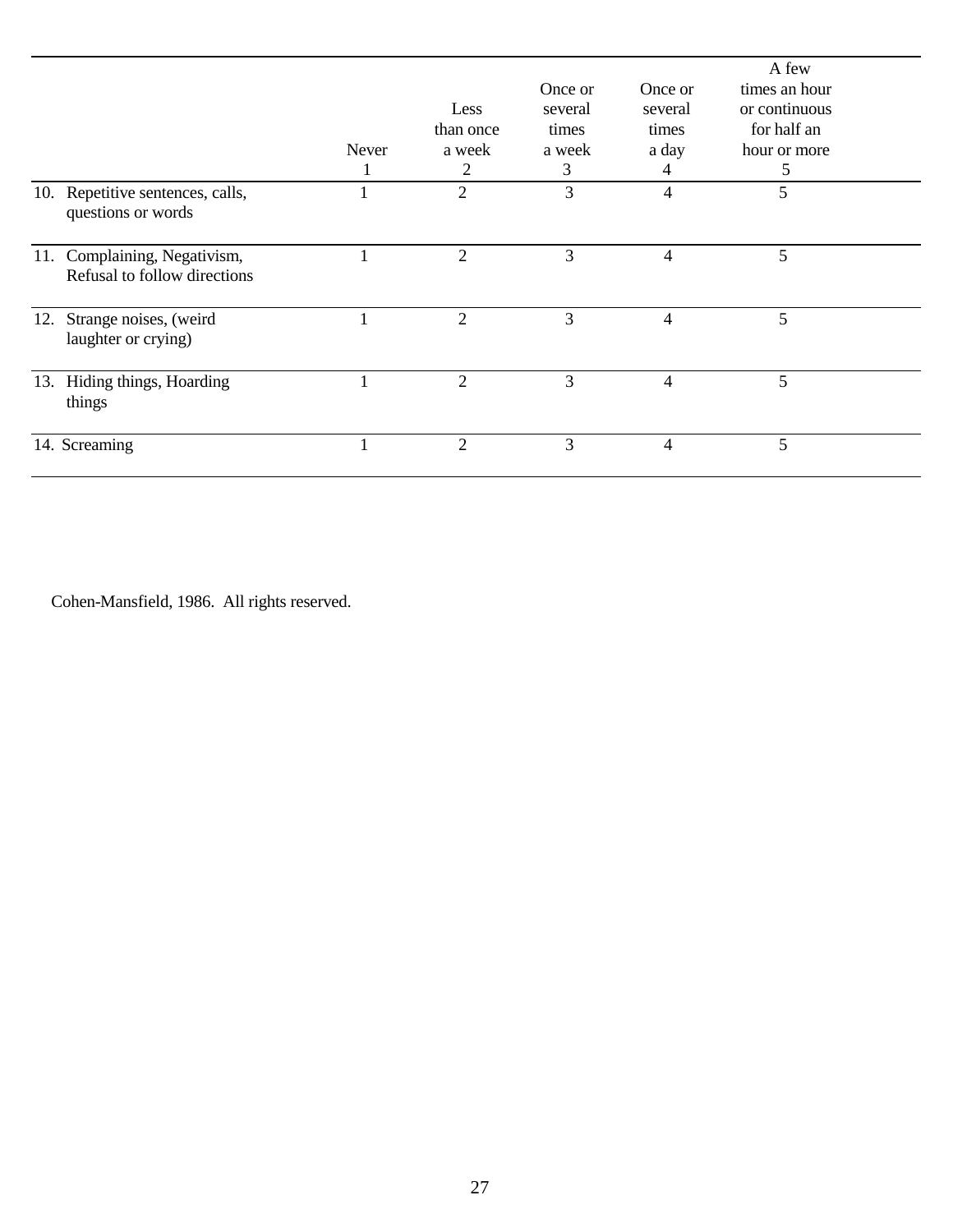#### **COHEN-MANSFIELD AGITATION INVENTORY - COMMUNITY (CMAI-C)**

We would like to ask about certain specific behaviors sometimes seen in older persons. Some are verbal, some are physical. Some are quiet behaviors and others are disruptive. We do not expect that all these behaviors will apply to the subject [S]. I will read you descriptions of all behaviors on this list. We will want to know how often the behavior has occurred in the past two weeks. We would like you to indicate the frequency of each behavior on the card I have given you. The frequencies are:

#### **FREQUENCY: - Never**

- **Less than once a week**
- **Once or twice a week**
- **Several times a week**
- **Once or twice a day**
- **Several times a day**
- **Several times an hour**
- 1. During the past two weeks how often did [S] repeat sentences or questions? (was **repetitive**, whether or not addressed at any particular person)
- 2. During the past two weeks how often did [S] verbally **interrupt** or cut short others' interactions or conversations saying something that is are **relevant** to the conversation?
- 3. During the past two weeks how often did [S] verbally **interrupt** or cut short others interactions or conversations saying something that is **not relevant** to the conversation (has nothing to do with ongoing activity)?
- 4. During the past two weeks how often did [S] make **strange noises**, including strange laughter, moaning or crying?
- 5. During the past two weeks how often did [S] **scream**, shout, or howl?
- 6. During the past two weeks how often did [S] **complain** or whine?
- 7. During the past two weeks how often did [S] make unwarranted **requests for attention** or help? (includes nagging, pleading, calling out)
- 8. During the past two weeks how often was [S] **negative**, uncooperative or unwilling to participate in activities? (bad attitude, doesn't like anything, nothing is right; includes social activities, eating, bathing)
- 9. During the past two weeks how often did [S] **curse** or was [S] verbally threatening or insulting? (**verbal aggression**; score only if intelligible words are used; otherwise score under item 4)
- 10. During the past two weeks how often did [S] **spit** (including during meals)? (do not include involuntary salivation; i.e., drooling)
- 11. During the past two weeks how often was [S] **verbally bossy or pushy**?
- 12. During the past two weeks how often did [S] make **verbal sexual advances**? (includes direct sexual propositioning or obvious sexual hints)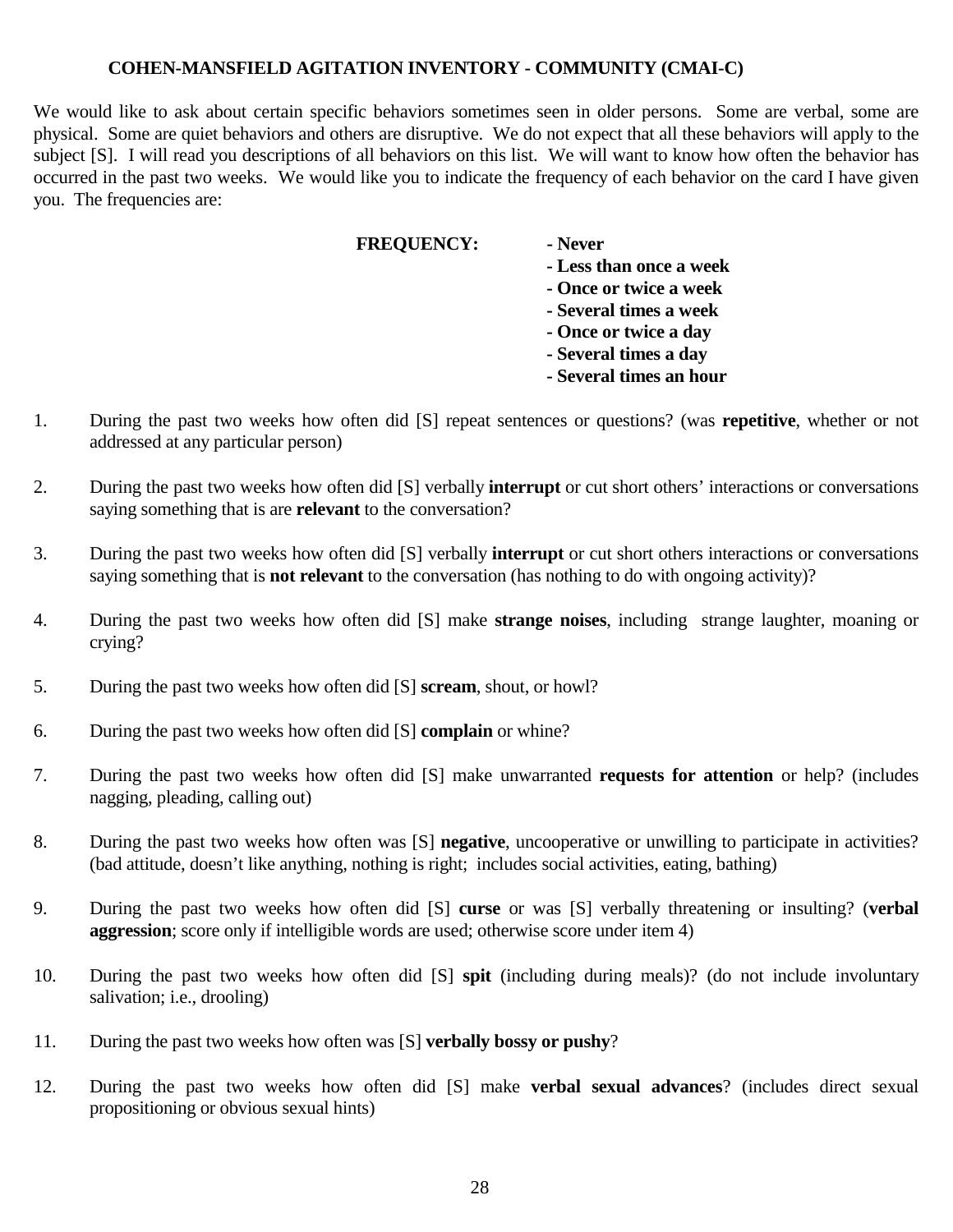- 13. During the past two weeks how often did [S] make **physical sexual advances** or **expose** his/her sexual parts? (include inappropriate sexual touching of self or others)
- 14. During the past two weeks how often was [S] **restless** or fidgety, or tend to move around when in a seat or repeatedly get up and sit down? (can't sit still)
- 15. During the past two weeks how often did [S] **pace**, walk repeatedly back and forth or **wander** aimlessly? (include wandering when done in a wheelchair)
- 16. During the past two weeks how often did [S] try to **get out** of doors inappropriately, sneak out or inappropriately enter other places?
- 17. During the past two weeks how often did [S] **dress or undress** inappropriately? (such as undressing in public, or constantly dressing; it does not refer to ability to get dressed; if only genitals are exposed, rate on item 13)
- 18. During the past two weeks how often did [S] perform **repetitious mannerisms**? (includes rocking, rubbing, tapping, picking at skin)
- 19. During the past two weeks how often did [S] **handle things inappropriately**? (rummaging through drawers, picking up others' possessions or things that should not be touched)
- 20. During the past two weeks how often did [S] **grab** or snatch **things** from others? (including food from others' plates)
- 21. During the past two weeks how often did [S] **hoard** or collect objects?
- 22. During the past two weeks how often did [S] **hide** objects?
- 23. During the past two weeks how often did [S] have a **temper outburst**, including verbal or non-verbal expression of **anger**?
- 24. During the past two weeks how often did [S] **hit** people, self or objects?
- 25. During the past two weeks how often did [S] **kick** people or objects?
- 26. During the past two weeks how often did [S] **throw things** such as food or knock objects off surfaces?
- 27. During the past two weeks how often did [S] **tear or destroy objects** or property?
- 28. During the past two weeks how often did [S] **grab on to or cling to people** physically?
- 29. During the past two weeks how often did [S] **push** other persons?
- 30. During the past two weeks how often did [S] **bite** people or things?
- 31. During the past two weeks how often did [S] **scratch** people, self, or things?
- 32. During the past two weeks how often did [S] **hurt him/herself** by cutting, burning or other means? (with **harmful object**)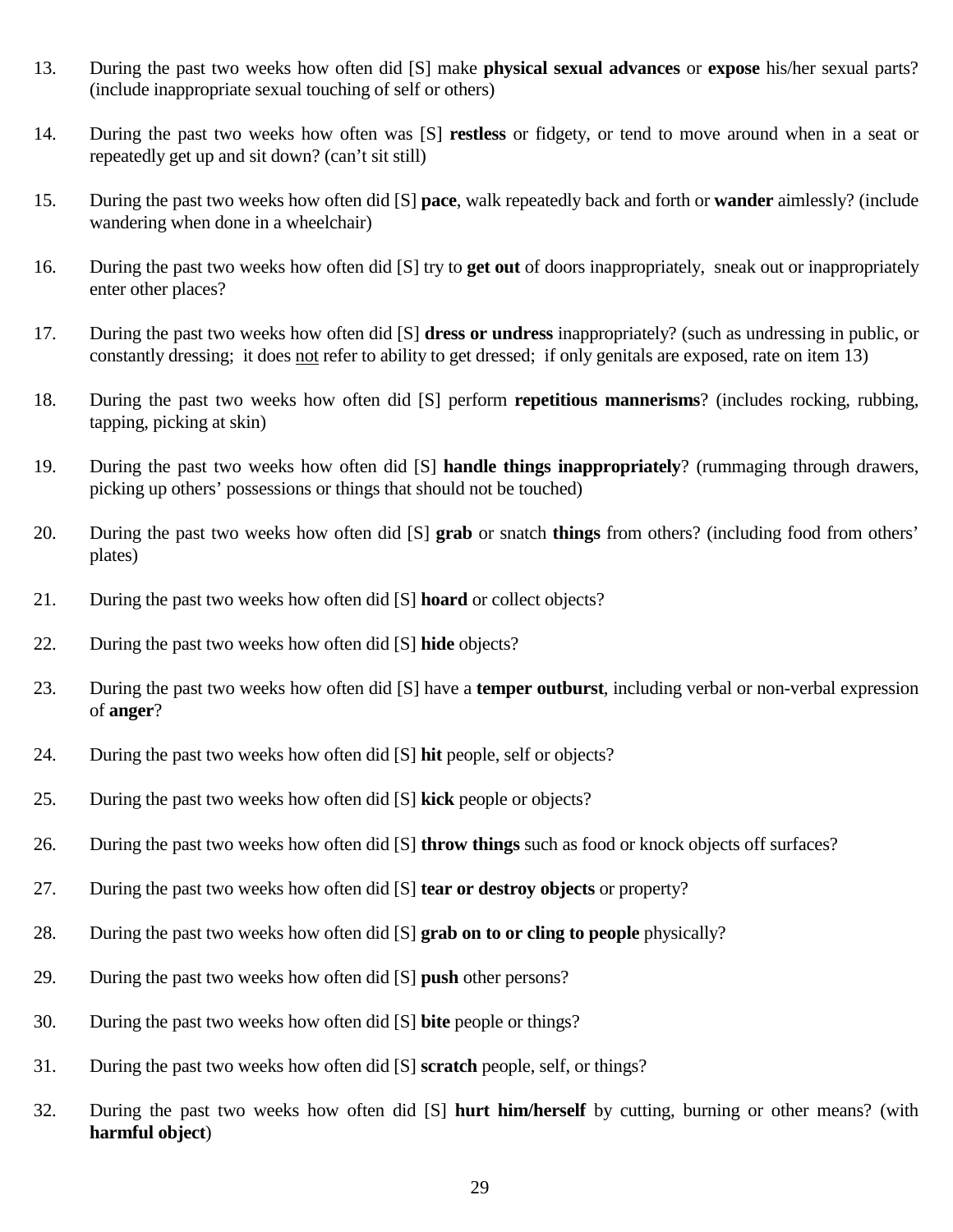- 33. During the past two weeks how often did [S] **hurt others** by cutting, burning or other means? (with **harmful object**)
- 34. During the past two weeks how often did [S] appear to **fall intentionally**? (include from bed or wheelchair)
- 35. During the past two weeks how often did [S] attempt to or did [S] actually **eat or drink nonfood substances**?
- 36. During the past two weeks, was there any other inappropriate behavior? If so, what?

How often?

37. Did agitated behavior occur most often

In morning \_ In afternoon \_ In evening \_ No time more than others Different times for different behaviors

© Cohen-Mansfield, 1986. All rights reserved.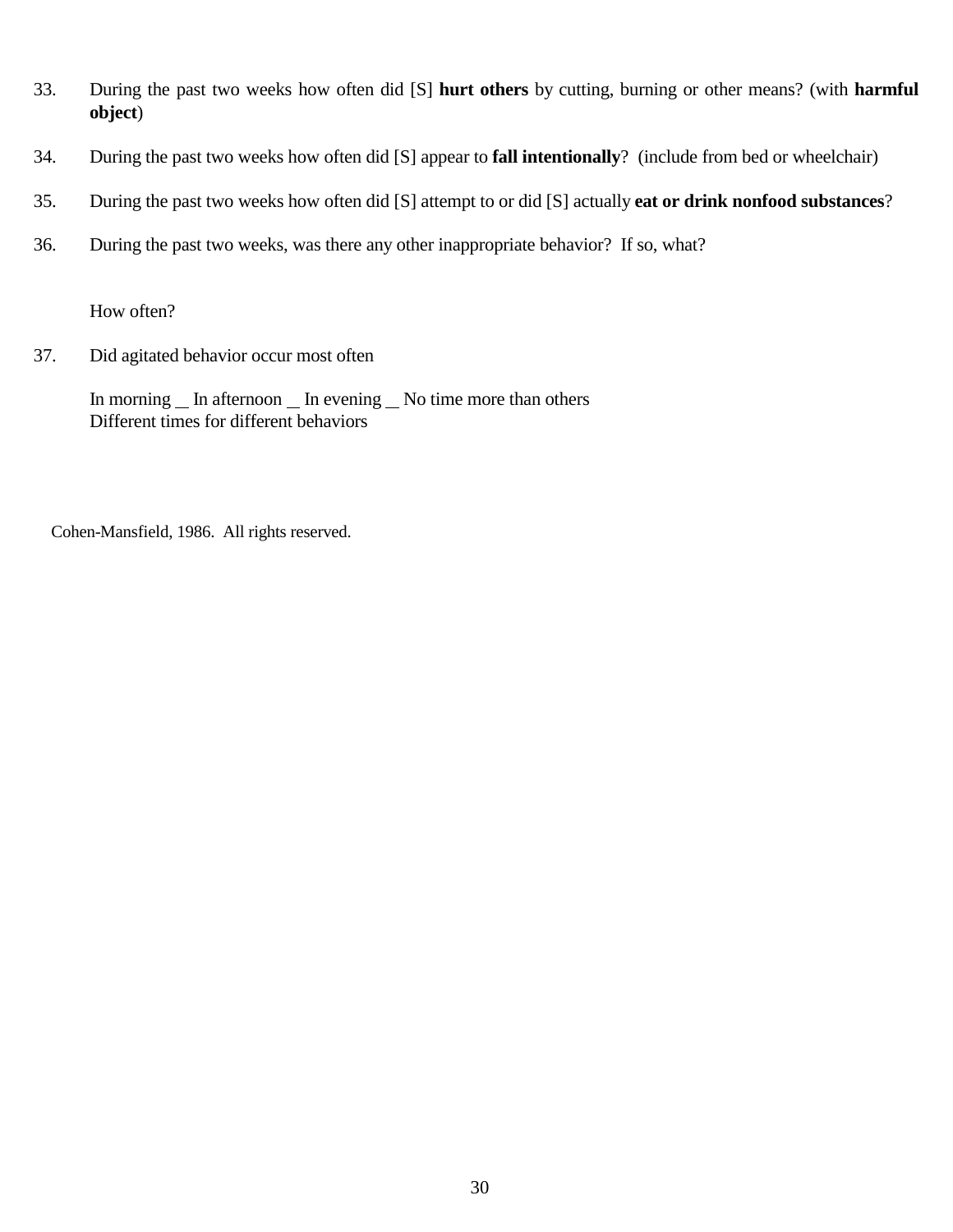# FREQUENCY:

Never

Less than once a week

Once or twice a week

Several times a week

Once or twice a day

Several times a day

Several times an hour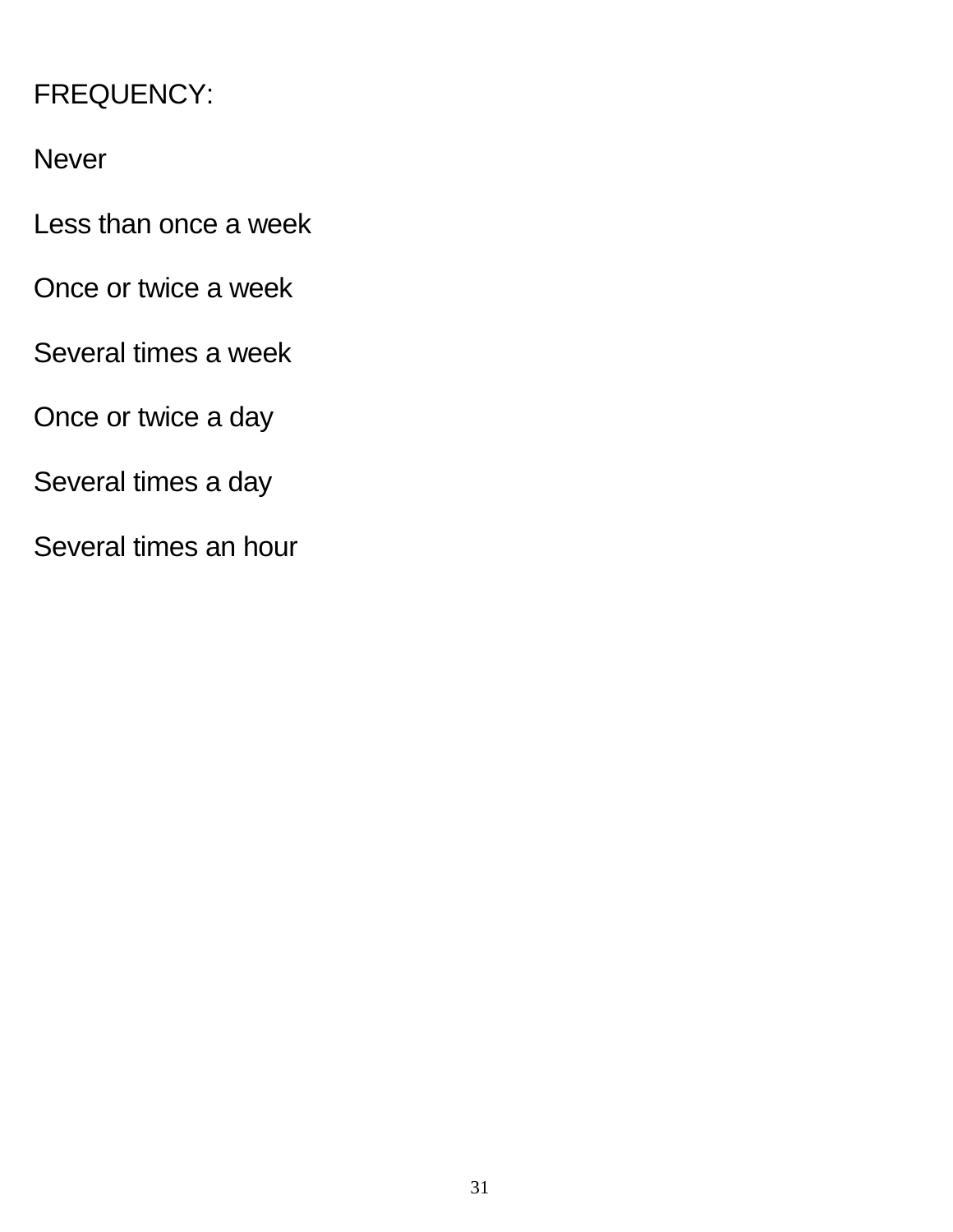## **COHEN-MANSFIELD AGITATION INVENTORY - Relatives**

We would like to ask about specific behaviors. We have listed behaviors that are sometimes associated with elderly persons; they are arranged from physical to verbal and from benign to aggressive. We do not expect that all these behaviors will apply to your relative. Read each of the behaviors, and circle how often (from 1 - 7) each applied to your relative over the last 2 weeks:

| <b>FREQUENCY: 1 - Never</b> |
|-----------------------------|
|                             |

|     |                                                         | 2 - Less than once a week   |
|-----|---------------------------------------------------------|-----------------------------|
|     |                                                         | 3 - Once or twice a week    |
|     |                                                         | 4 - Several times a week    |
|     |                                                         | 5 - Once or twice a day     |
|     |                                                         | 6 - Several times a day     |
|     |                                                         | 7 - Several times an hour   |
| 1.  | General restlessness, fidgeting, always moving around   | 1 2 3 4 5 6 7               |
| 2.  | Performing repetitious mannerisms (tapping,             |                             |
|     | rocking, rubbing)                                       | 1 2 3 4 5 6 7               |
|     |                                                         |                             |
| 3.  | Pacing, aimless wandering, constantly walking back and  |                             |
|     | forth (include wandering while in wheelchair)           | 1 2 3 4 5 6 7               |
|     |                                                         |                             |
| 4.  | Trying to get to a different place (sneaking out of     |                             |
|     | room, out of the house, off property)                   | 1 2 3 4 5 6 7               |
|     |                                                         |                             |
| 5.  | Handling things inappropriately (rummaging through      |                             |
|     | drawers, moving furniture)                              | 1 2 3 4 5 6 7               |
|     |                                                         |                             |
| 6.  | Hiding or hoarding things                               | $1 \t2 \t3 \t4 \t5 \t6 \t7$ |
|     |                                                         |                             |
| 7.  | Grabbing things from others (food from other's plate)   | $1\ 2\ 3\ 4\ 5\ 6\ 7$       |
|     |                                                         |                             |
| 8.  | Tearing things or destroying property                   | $1\ 2\ 3\ 4\ 5\ 6\ 7$       |
|     |                                                         |                             |
| 9.  | Inappropriate dressing or undressing (put on clothes in |                             |
|     | strange way or take off when in public)                 | 1 2 3 4 5 6 7               |
|     |                                                         |                             |
| 10. | Spitting, including at meals                            | 1 2 3 4 5 6 7               |
|     |                                                         |                             |
| 11. | Eating/drinking inappropriate substances                | 1 2 3 4 5 6 7               |
|     |                                                         |                             |
| 12. | Grabbing onto people                                    | 1 2 3 4 5 6 7               |
|     |                                                         |                             |
| 13. | Hitting (including self)                                | 1 2 3 4 5 6 7               |
|     |                                                         |                             |
| 14. | Kicking                                                 | 1 2 3 4 5 6 7               |
| 15. | Pushing, shoving                                        | 1 2 3 4 5 6 7               |
|     |                                                         |                             |
| 16. | Throwing things, hurling, flinging                      | $1 \t2 \t3 \t4 \t5 \t6 \t7$ |
|     |                                                         |                             |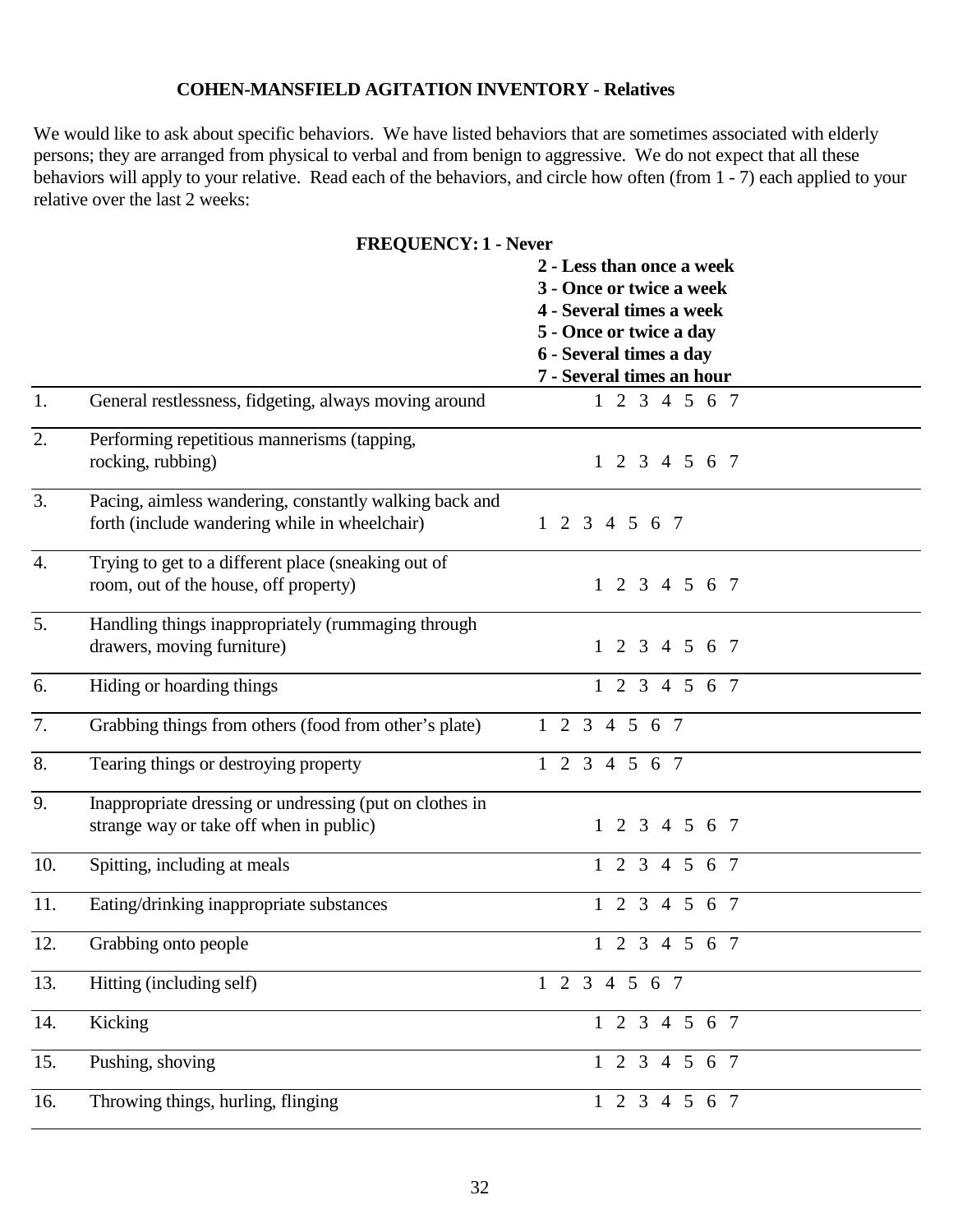|     | <b>FREQUENCY:</b>                                                                                                                                  | 1 - Never<br>2 - Less than once a week<br>3 - Once or twice a week<br>4 - Several times a week<br>5 - Once or twice a day<br>6 - Several times a day<br>7 - Several times an hour |
|-----|----------------------------------------------------------------------------------------------------------------------------------------------------|-----------------------------------------------------------------------------------------------------------------------------------------------------------------------------------|
| 17. | Biting people or things                                                                                                                            | 1 2 3 4 5 6 7                                                                                                                                                                     |
| 18. | Scratching people or self                                                                                                                          | $1\ 2\ 3\ 4\ 5\ 6\ 7$                                                                                                                                                             |
| 19. | Intentional falling (including from wheelchair or bed)                                                                                             | 1 2 3 4 5 6 7                                                                                                                                                                     |
| 20. | Hurting self (burns, cuts, etc.)                                                                                                                   | 1 2 3 4 5 6 7                                                                                                                                                                     |
| 21. | Hurting others (burns, cuts, etc.)                                                                                                                 | $1\ 2\ 3\ 4\ 5\ 6\ 7$                                                                                                                                                             |
| 22. | Making physical sexual advances, exposing self                                                                                                     | $1\ 2\ 3\ 4\ 5\ 6\ 7$                                                                                                                                                             |
| 23. | Relevant verbal interruptions (i.e., cut short others who are<br>speaking to relative; being rude - even if it does not seem<br>to be intentioned) | 1 2 3 4 5 6 7                                                                                                                                                                     |
| 24. | Unrelated verbal interruptions (i.e., having nothing to do<br>with ongoing conversation or activity)                                               | 1 2 3 4 5 6 7                                                                                                                                                                     |
| 25. | Repetitive sentences or questions<br>(do not include complaining)                                                                                  | 1 2 3 4 5 6 7                                                                                                                                                                     |
| 26. | Constant requests for attention or help (nagging, pleading,<br>calling out)                                                                        | 1 2 3 4 5 6 7                                                                                                                                                                     |
| 27. | Verbal bossiness or pushiness                                                                                                                      | $1\quad 2\quad 3$<br>4 5 6 7                                                                                                                                                      |
| 28. | Complaining, whining                                                                                                                               | $1\ 2\ 3\ 4\ 5\ 6\ 7$                                                                                                                                                             |
| 29. | Negativism, bad attitude, doesn't like anything, nothing<br>is right (uncooperative, refusing)                                                     | 1 2 3 4 5 6 7                                                                                                                                                                     |
| 30. | Cursing or verbal aggression; threatening, insulting                                                                                               | 1 2 3 4 5 6 7                                                                                                                                                                     |
| 31. | Temper outburst (verbal or non-verbal expression of anger)                                                                                         | 2 3 4 5 6 7<br>$\mathbf{1}$                                                                                                                                                       |
| 32. | Strange noises (weird laughter, moaning, crying)                                                                                                   | 1 2 3 4 5 6 7                                                                                                                                                                     |
| 33. | Screaming, shouting, howling                                                                                                                       | 1 2 3 4 5 6 7                                                                                                                                                                     |
| 34. | Making verbal sexual advances                                                                                                                      | $1 \t2 \t3 \t4 \t5 \t6 \t7$                                                                                                                                                       |

Cohen-Mansfield, 1986. All rights reserved.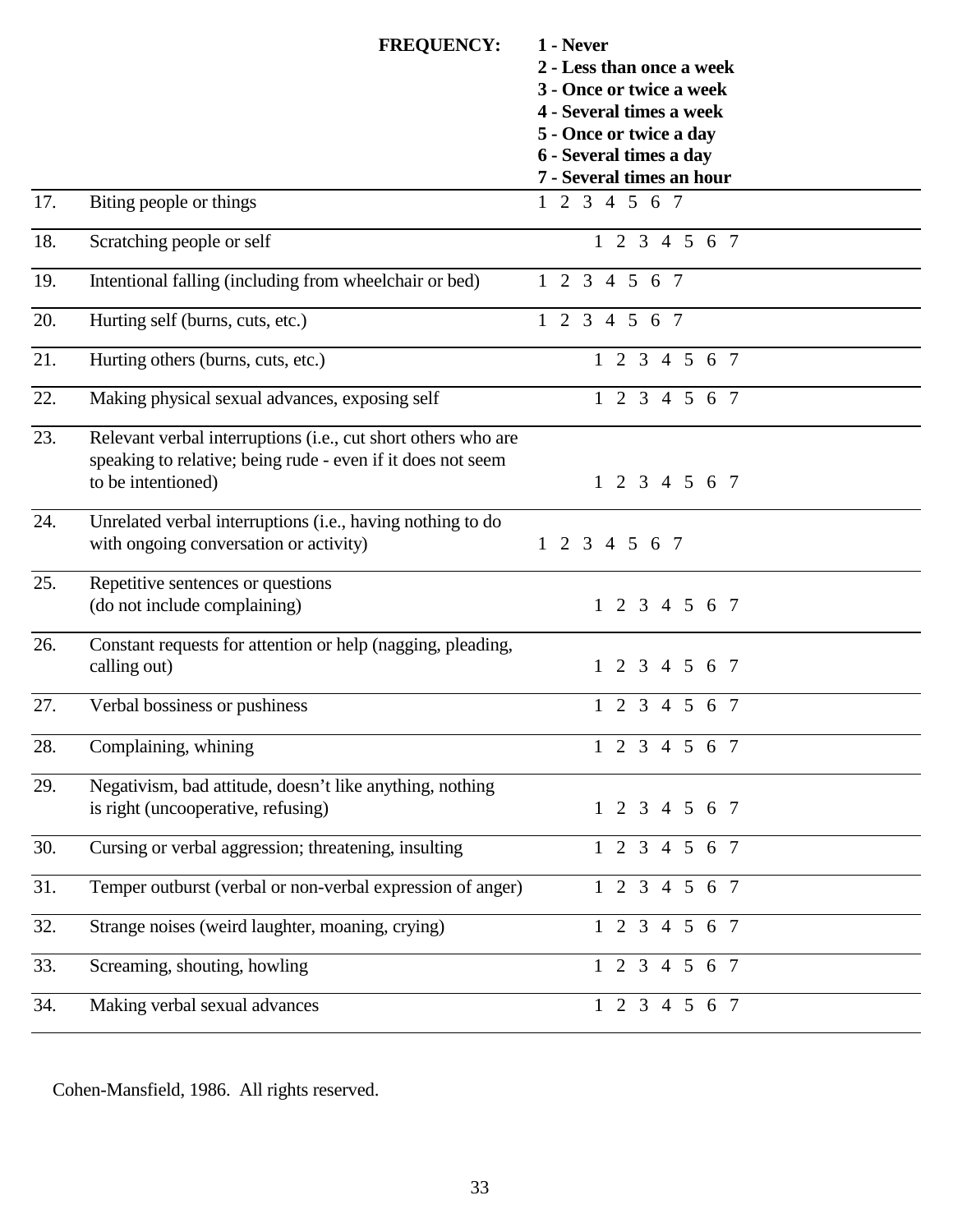#### **COHEN-MANSFIELD AGITATION INVENTORY - DISRUPTIVE**

| <b>FREQUENCY</b>            | <b>DISRUPTIVENESS</b>  |
|-----------------------------|------------------------|
| $1 =$ Never                 | $1 = Not$ at all       |
| $2 =$ Less than once a week | $2 = A$ little         |
| $3 =$ Once or twice a week  | $3 =$ Moderately       |
| $4 =$ Several times a week  | $4 = \text{Very much}$ |
| $5 =$ Once or twice a day   | $5 =$ Extremely        |
| $6 =$ Several times a day   | $9 = Don't know$       |
| $7 =$ Several times an hour |                        |
| $9 = Don't know$            |                        |

Please read each of the agitated behaviors, and circle the frequency and disruptiveness of each during the past two weeks. (Defintition of disruptiveness: How disturbing it is to staff, other residents, or family members. If disruptive to anyone, rate the highest it is for those for which it disrupts.) **FREQUENCY DISRUPTIVENESS**

| 1. Pace, aimless wandering                                  | 12345679 | 123459 |  |
|-------------------------------------------------------------|----------|--------|--|
| 2. Inappropriate dress<br>disrobing                         | 12345679 | 123459 |  |
| 3. Spitting<br>(include at meals)                           | 12345679 | 123459 |  |
| 4. Cursing or<br>verbal aggression                          | 12345679 | 123459 |  |
| 5. Constant unwarranted<br>request for<br>attention or help | 12345679 | 123459 |  |
| 6. Repetitive<br>sentences or<br>questions                  | 12345679 | 123459 |  |
| 7. Hitting(including self)                                  | 12345679 | 123459 |  |
| 8. Kicking                                                  | 12345679 | 123459 |  |
| 9. Grabbing onto<br>people                                  | 12345679 | 123459 |  |
| 10. Pushing                                                 | 12345679 | 123459 |  |
| 11. Throwing things                                         | 12345679 | 123459 |  |
| 12. Strange noises<br>(weird laughter<br>or crying)         | 12345679 | 123459 |  |
| 13. Screaming                                               | 12345679 | 123459 |  |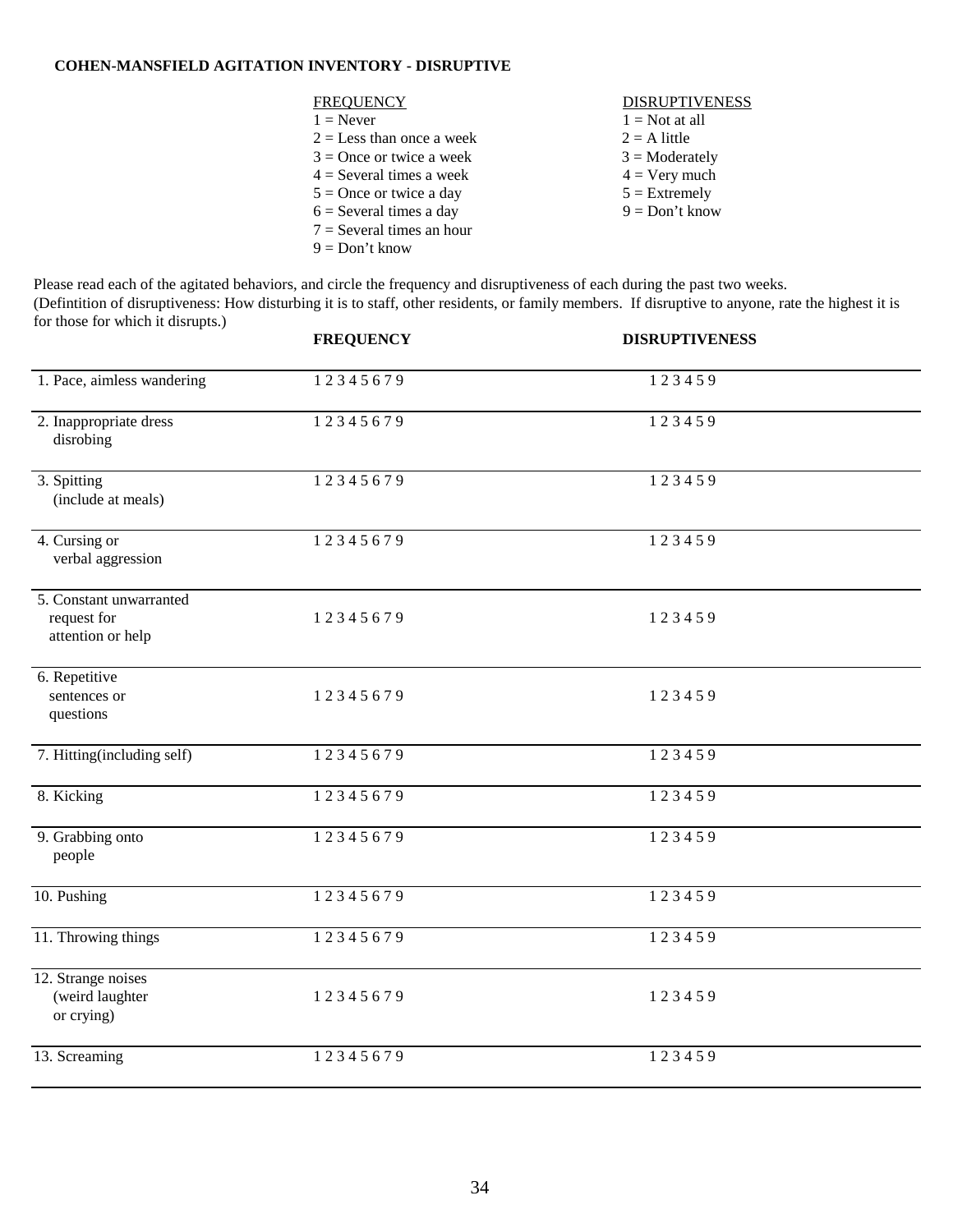|                                                                                   | <b>FREQUENCY</b> | <b>DISRUPTIVENESS</b> |  |
|-----------------------------------------------------------------------------------|------------------|-----------------------|--|
| 14. Biting                                                                        | 12345679         | 123459                |  |
| 15. Scratching                                                                    | 12345679         | 123459                |  |
| 16. Trying to get to<br>a different place<br>(e.g., out of the<br>room, building) | 12345679         | 123459                |  |
| 17. Intentional<br>falling                                                        | 12345679         | 123459                |  |
| 18. Complaining                                                                   | 12345679         | 123459                |  |
| 19. Negativism                                                                    | 12345679         | 123459                |  |
| 20. Eating/drinking<br>inappropriate<br>substances                                | 12345679         | 123459                |  |
| 21. Hurt self or<br>other (cigarette,<br>hot water, etc.)                         | 12345679         | 123459                |  |
| 22. Handling things<br>inappropriately                                            | 12345679         | 123459                |  |
| 23. Hiding things                                                                 | 12345679         | 123459                |  |
| 24. Hoarding things                                                               | 12345679         | 123459                |  |
| 25. Tearing things<br>or destroying<br>property                                   | 12345679         | 123459                |  |
| 26. Performing<br>repetitious<br>mannerisms                                       | 12345679         | 123459                |  |
| 27. Making verbal<br>sexual advances                                              | 12345679         | 123459                |  |
| 28. Making physical<br>sexual advances                                            | 12345679         | 123459                |  |
| 29. General<br>restlessness                                                       | 12345679         | 123459                |  |
| 30. Other inappropriate behavior<br>specify:                                      | 12345679         | 123459                |  |

Cohen-Mansfield, 1986. All rights reserved.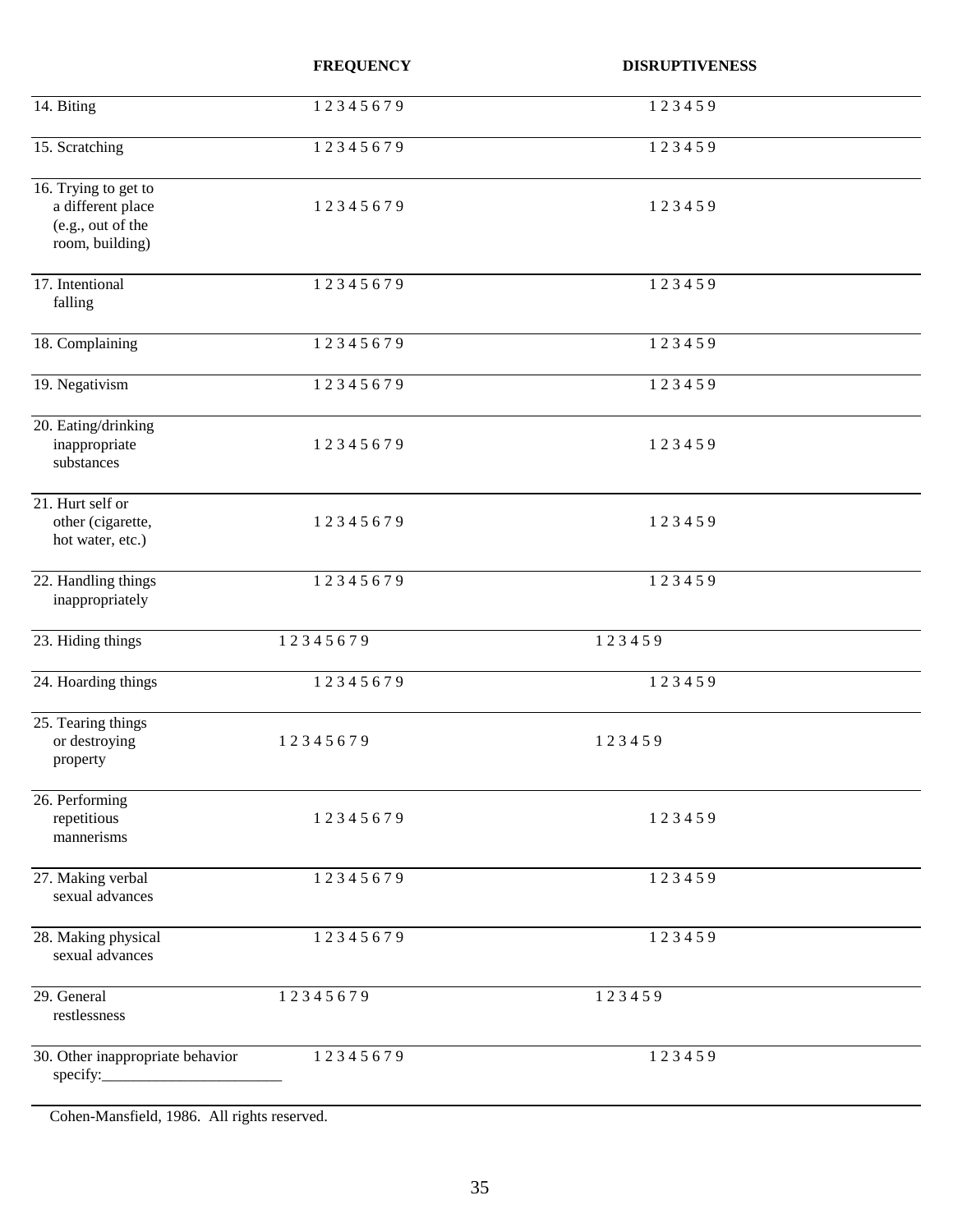## **CMAI Administration Evaluation**

|                  |                                                                                                                                                                                                                                                                              | UMAI Administration Evaluation |                                                                                                                |
|------------------|------------------------------------------------------------------------------------------------------------------------------------------------------------------------------------------------------------------------------------------------------------------------------|--------------------------------|----------------------------------------------------------------------------------------------------------------|
| Rater            | Date and the same state of the state of the state of the state of the state of the state of the state of the state of the state of the state of the state of the state of the state of the state of the state of the state of                                                | $\mathbf{ID}$                  |                                                                                                                |
| No<br>Yes<br>Yes | Listen to the first five minutes of the tape and answer the first 5 questions:<br>1. Did the interviewer provide an introduction?<br>b. Did the interviewer provide any other introduction to the assessment procedures?<br>No Minimal                                       |                                | a. Did the interviewer explain why this assessment is important for research or clinical purposes?             |
|                  | 2. Was a copy of the CMAI provided to the respondent (or shared with the respondent)?<br>Yes No cannot see Yes but not explained or referred                                                                                                                                 |                                |                                                                                                                |
|                  | 3. Was a copy of the scale provided to (or shared with) and read to the respondent?<br>Yes No cannot see Provided but not explained or referred to or read aloud<br>Read in the beginning but not provided physically<br>Provided, but not in the beginning of the interview |                                |                                                                                                                |
|                  | After viewing the complete tape, answer the following questions:                                                                                                                                                                                                             |                                |                                                                                                                |
|                  |                                                                                                                                                                                                                                                                              |                                | 4. Is the interviewer providing the correct timeframe (e.g., behaviors occurred over the past two weeks) for v |

st two weeks) for which to rate the behavior?

#### **Yes No Yes, but not in the beginning of interview Only in the beginning of the interview Provided an incorrect timeframe**

- 5. Did the interviewer influence the respondent by anything they said? Yes Some of the time Most of the time but not all No Yes, by reading an incomplete frequency scale
- 6. Did the interviewer influence the respondent by nonverbal communication? Yes Some of the time Most of the time but not all No cannot see

7. Did the interviewer treat the respondent with respect? Yes Some of the time Most of the time but not all No Indifferent.

8. Is the interviewer giving sufficient time and attention to each category? Yes Some of the time Most of the time but not all No

- 9. Is the interviewer reading each category of behavior aloud? Yes Some Most but not all No
- 10. Is the interviewer reading the behaviors in a clear fashion (i.e., clear pronounciation)? Yes Some of the time Most of the time but not all No
- 11. Were all behavior read correctly?
- Yes Some of the time Most of the time but not all All but one No